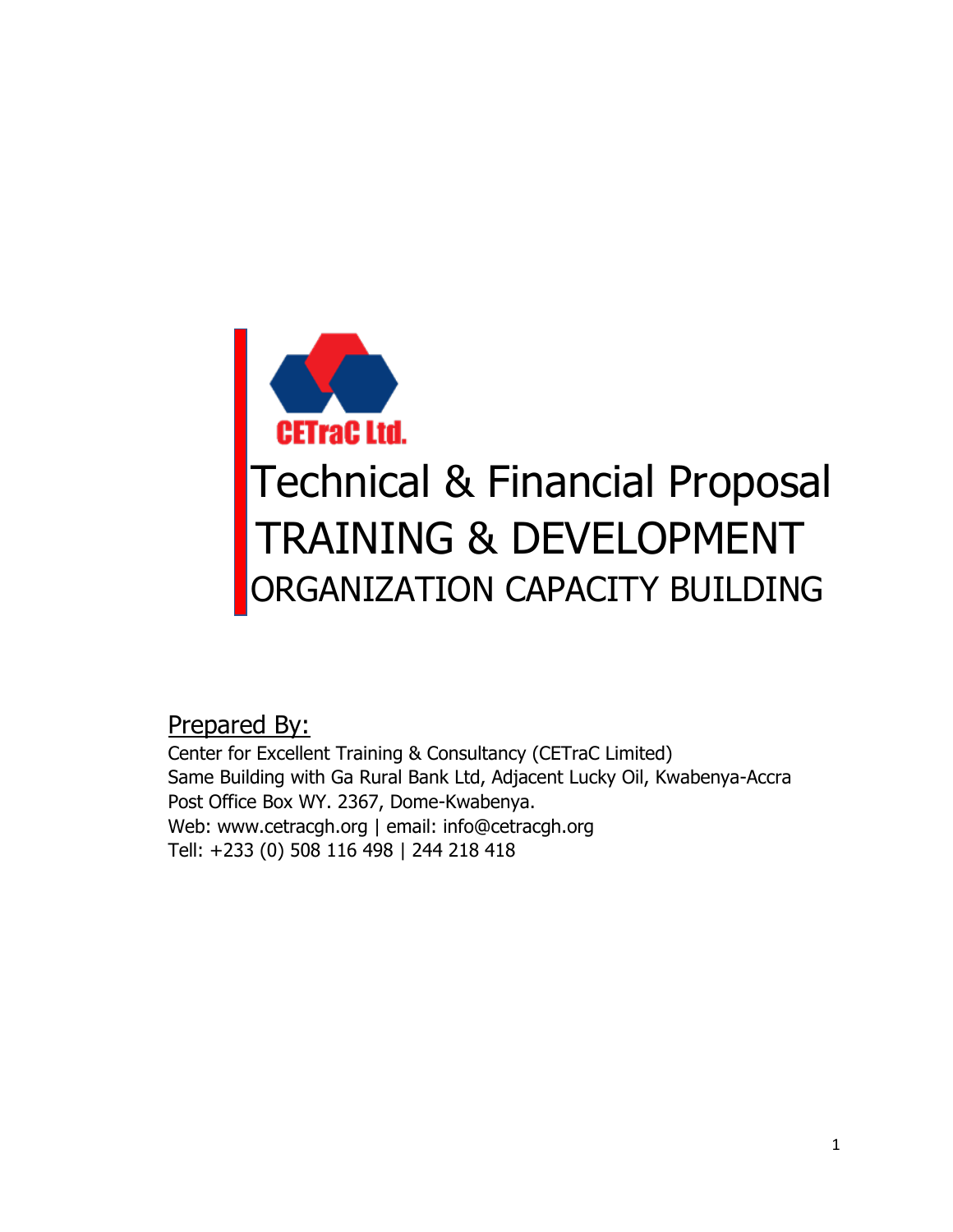## **SECTION 1: LETTER OF TECHNICAL PROPOSAL SUBMISSION FOR TRAINING**

**Attn:** The Human Resource Manager

Dear Sir/Madam,

#### **TECHNICAL PROPOSAL FOR TRAINING & CAPACITY BUILIDING PROGRAMME CENTER FOR EXCELLENT TRAINING & CONSULTANCY (CETraC LIMITED)**

With the recent promulgation of the new Public Financial Management Act, 2016, Act 921, and the adoption of the Ghana Integrated Financial Management Information System (GIFMIS), the need for further strengthening of the national capacity for effective development planning, among others, has become more imperative. In this regard, the Center for Excellent Training & Consultancy (CETraC) which is also a professional platform for public and private sector management specialists brings to the notice of your good office a formal submission of proposal for capacity building.

Center for Excellent Training & Consultancy (CETraC) capacity building programmes is valuable and important because of its many long-term impacts. The proposal for capacity building (Training and Development) contains the following: Letter of Technical & Financial Proposal Submission for Training & Capacity Building Programme, Table of Content for Proposal Outline, Contact Information, Training & Capacity Building Summary, Consultant's Experience, Nominated Team & Related Previous Work, Approach, Methodology, Scope & Work Plan, Financial Proposal, Summary Resumes, and Reference.

It is our (CETraC) hope and expectation to engage us in our Training and Capacity Building programmes in order to improve employee's performance, acquire knowledge and update their skills.

For more details, kindly visit Center for Excellent Training & Consultancy (CETraC Ltd) website [www.cetracgh.org](http://www.cetracgh.org/) or email CETraC Ltd [info@cetracgh.org](mailto:info@cetracgh.org) / [marketing@cetracgh.org](mailto:marketing@cetracgh.org) or call +233 (0) 244 111 612 | 551 554 855 | 242 624 422.

Thank you for your attention.

Sincerely,

………………………………. Programme Consultant Dr. David Ackah (PhD)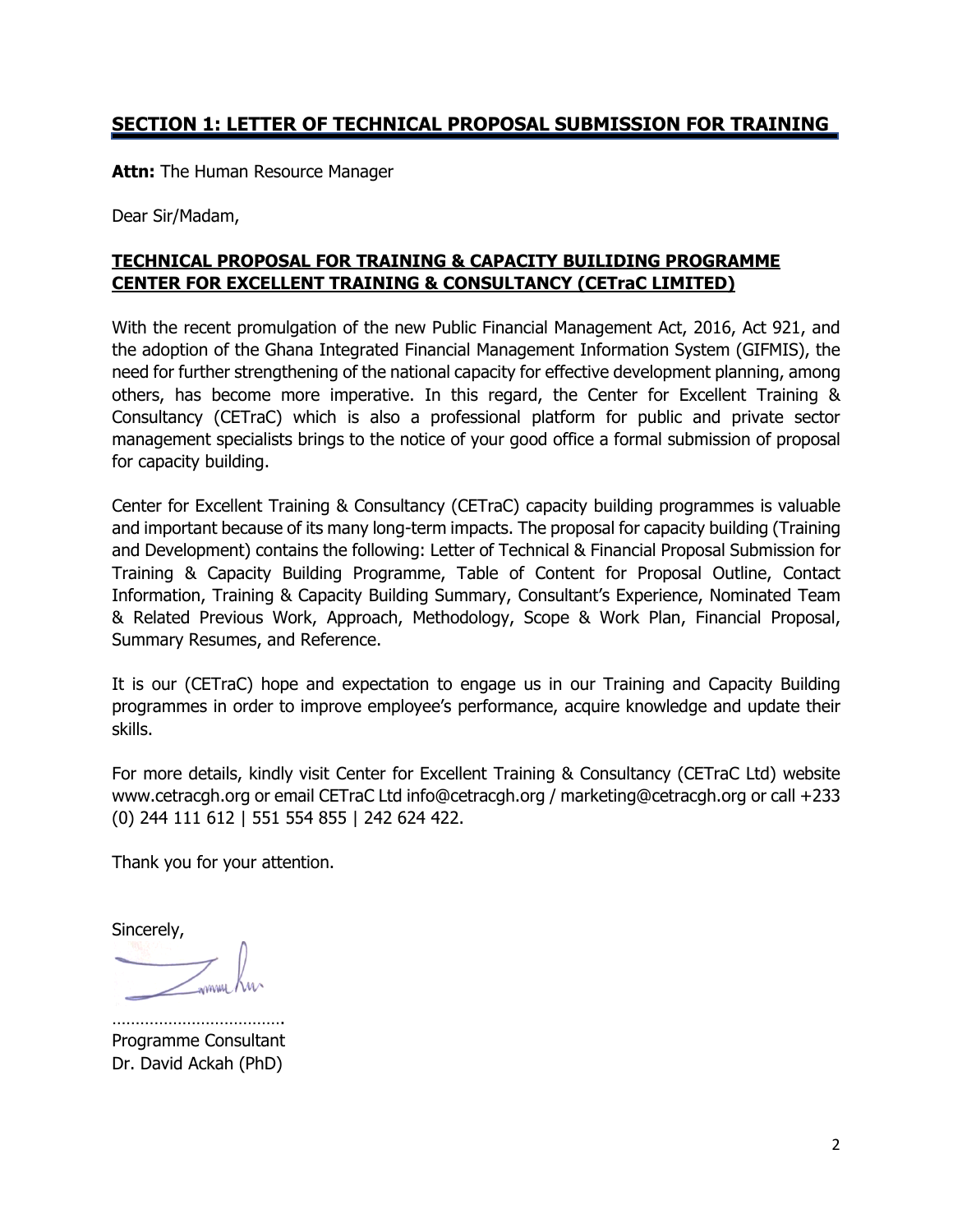# **SECTION 2: TABLE OF CONTENT FOR PROPOSAL OUTLINE**

| SECTION 1: Letter of Technical & Financial Proposal Submission                  |  |
|---------------------------------------------------------------------------------|--|
|                                                                                 |  |
| SECTION 3: Contact Information, Training & Capacity Building Summary:  04       |  |
| SECTION 4: Consultant's Experience, Nominated Team & Related Previous Work:  06 |  |
|                                                                                 |  |
|                                                                                 |  |
|                                                                                 |  |
|                                                                                 |  |
|                                                                                 |  |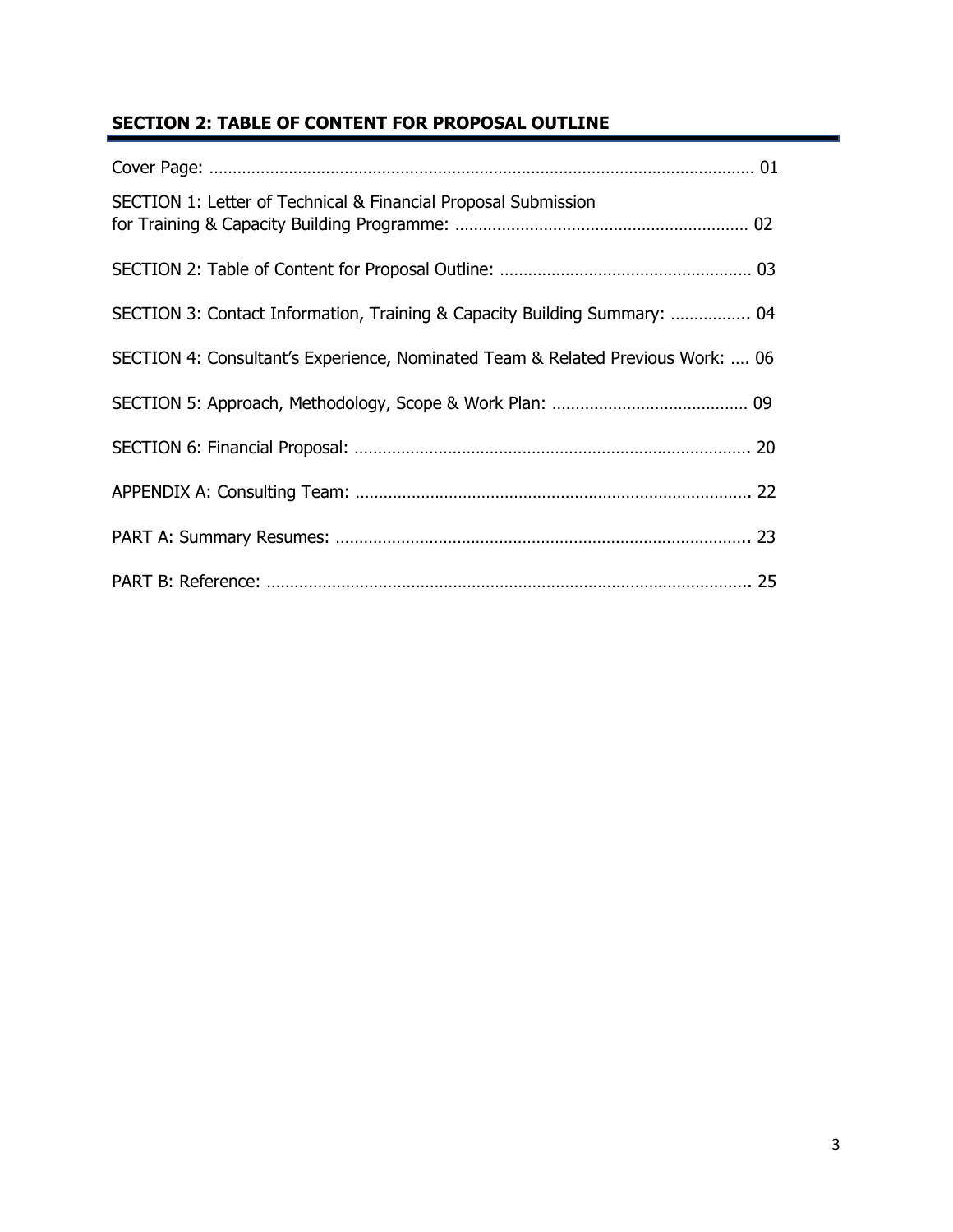| Team Lead Name           | David Ackah (PhD)                                                           |
|--------------------------|-----------------------------------------------------------------------------|
| Company                  | <b>CETraC Limited</b>                                                       |
| <b>Postal Address</b>    | Post Office Box WY. 2367, Dome-Kwabenya                                     |
| <b>Physical Location</b> | Same Building with Ga Rural Bank Ltd, Adjacent Lucky Oil,<br>Kwabenya-Accra |
| Country of Operation     | Ghana                                                                       |
| Region & Municipality    | Ga East Municipal, Accra                                                    |
| <b>Telephone Number</b>  | +233 (0) 508 116 498   244 218 418                                          |
| <b>Email Address</b>     | info@cetracgh.org                                                           |
| Website                  | www.cetracgh.orh                                                            |

### **3.1 Contact Information**

### **3.2 Training & Capacity Building Summary**

In an ever changing and fast paced corporate world, training and development (Organizational Capacity Building) is an indispensable function and is becoming critical to the success of private and public sector development, as well as Nonprofit Organizations (NGOs). Training and development are one of the lowest things on the priority list of most companies. When it's organized, it is often at the persistence of the human resources department. There is, however, enormous value in organizing proper training and development sessions for employees. Training allows employees to acquire new skills, sharpen existing ones, perform better, increase. With reduced budgets and increased demands from donors and other stakeholders, organizations need to incorporate Organizational Capacity Building (OCB) in order to achieve the expected results. Embracing and integrating formalized Organizational Capacity Building (OCB) within an organization involves more than merely completing a training program.

Employee training and development programs are essential to the success of businesses worldwide. Not only do these programs offer opportunities for staff to improve their skills, but also for employers to enhance employee productivity and improve company culture. They also can reduce employee turnover and a 2020 Work Institute study shows just how important that can be for a company's bottom line. Voluntary employee turnover, according to the report, costs U.S. businesses more than \$630 billion annually.

It's no surprise that employees who get regular opportunities to learn, develop, and advance are more likely to stay with a company. Bob Nelson, author of 1,001 Ways to Engage Employees, reports that learning and development are among the top factors in employee engagement. Employee development is the continuous effort to strengthen work performance through approaches like coaching, training sessions, and leadership mentoring.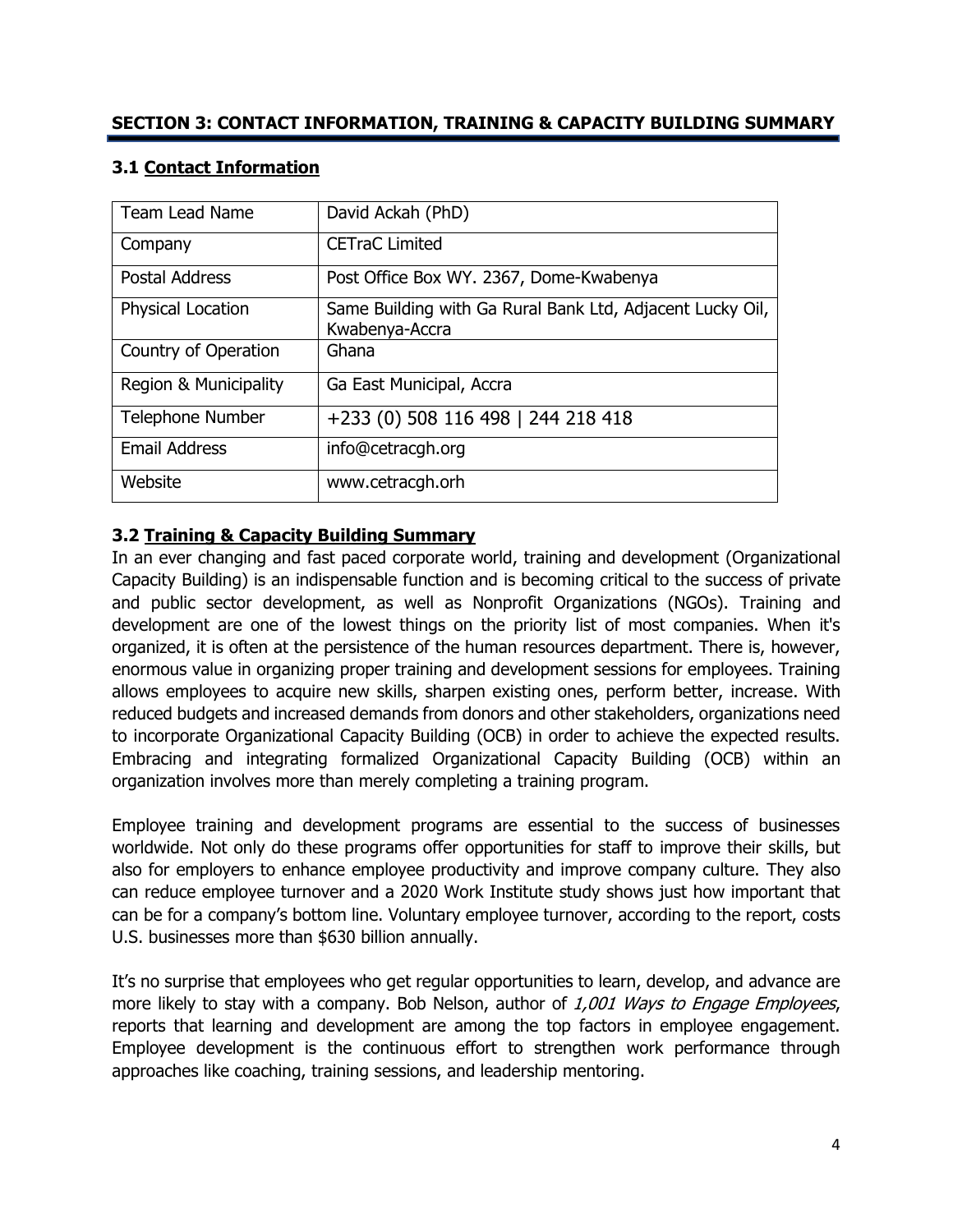Employee training and development programs are critical for enhancing employee performance. In fact, a 2019 report published in The International Journal of Business and Management Research indicates that 90% of employees surveyed agreed or strongly agreed that training and development programs improved their job performance.

Employee productivity is another area where the importance of training and development can be seen. Employees who take part in effective training and development programs work more efficiently. Employee productivity can be an indicator of a training's effectiveness. Below are some examples of ways that training and development programs boost employee productivity.

Considering the costly prospect of employee turnover, companies are seeking ways to keep employees on board. Training and development are important to reducing employee turnover. The Work Institute study shows job characteristics such as training comprised the fastest-growing category of reasons for voluntary turnover up 117% since 2013. And, in 2019, educational technology company Instructure released results of a survey showing that 70% of U.S. employees say they are at least somewhat likely to leave a current employer and take a new role with an employer that invests in training and development. The following are some ways that employee training and development are key in reducing employee turnover.

This proposal addresses the issues and issues not considered, and proposes methodologies to achieve the desired output.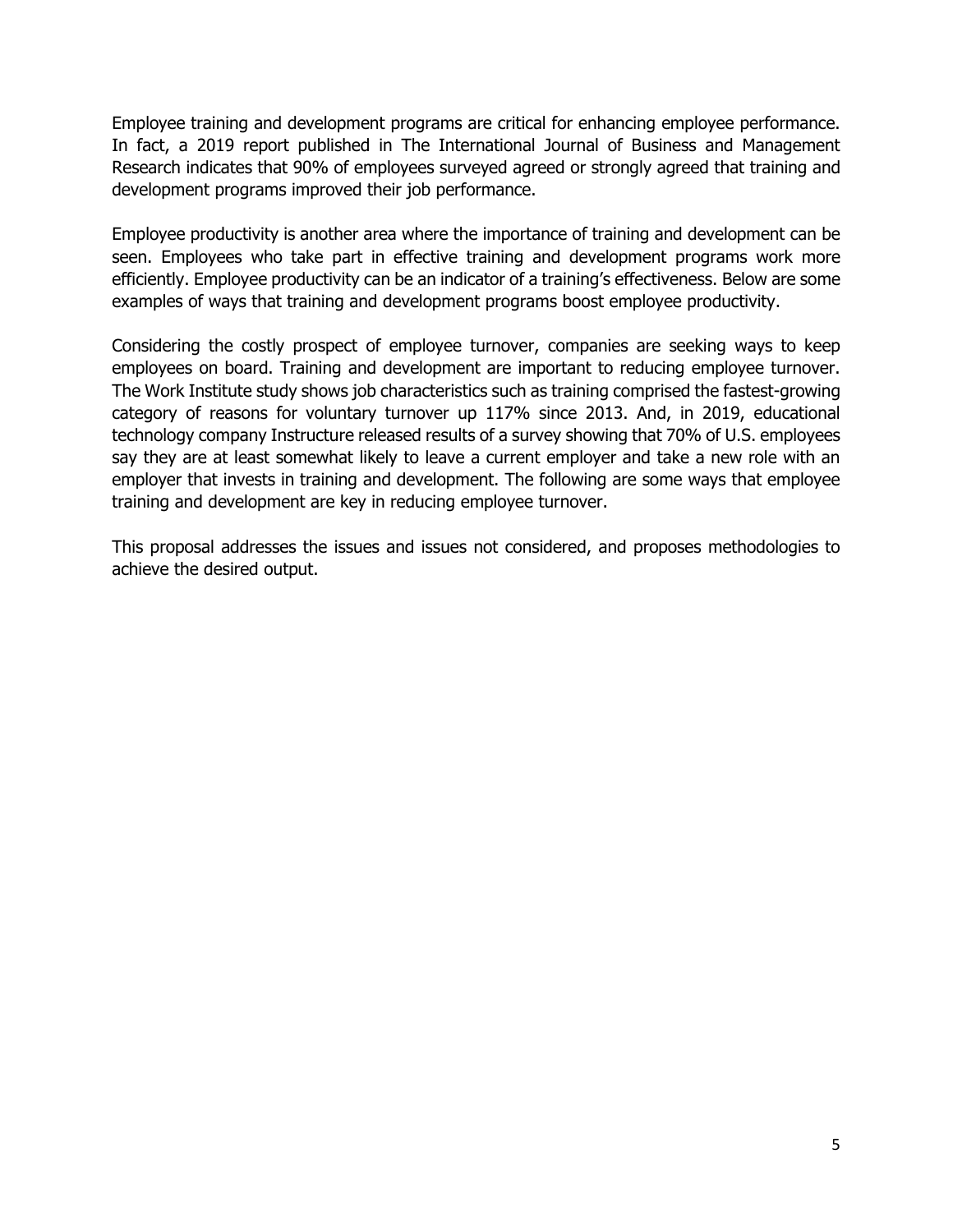### **SECTION 4: CONSULTANT'S EXPERIENCE, NOMINATED TEAM & RELATED PREVIOUS WORK**

#### **4.1 Consultant's Experience**

In order to adequately service the regional and proposal requirements of this training and capacity building, Center for Excellent Training & Consultancy (CETraC Ltd) have its principal office in the Ga East Municipal of Great Accra-Ghana in African Continent specifically West Africa, located in the Same Building with Ga Rural Bank Ltd, Adjacent Lucky Oil, Kwabenya-Accra, Post Office Box WY. 2367, Dome-Kwabenya have agreed to undertake this consultancy.

This arrangement will ensure that this training and capacity building has both the experience and resources necessary to fulfil and deliver the desired outputs at an optimal level and within the stipulated timeframe. Center for Excellent Training & Consultancy (CETraC Ltd) will take responsibility for conducting this training and capacity building and compiling the relevant information in the assigned department and their delegates and will work to produce the deliverables outlined. This proposed work approach will increase the comprehensiveness of the proposed deliverables and lessen the actual time for completing of the training and capacity building.

#### **4.1.1 Center for Excellent Training & Consultancy (CETraC Ltd)**

CETraC Ltd work is founded on a rigorous understanding of every client's institutional context, sector dynamics, and macroeconomic environment. For this reason, we invest heavily on our firm's resources annually in knowledge development. The centre (CETraC) study markets, trends, and emerging best practices, in every industry and region, locally and globally. All consultants contribute time and expertise to developing these insights, because they are integral to our ability to help clients achieve their goals.

The firm is a global training and consulting centre, comprising more than 40 consultants. Our clients reflect our global nature, around 50% of customers are in West Africa, 35% in the East Africa, 15% in North and 10% in South Africa. We serve a broad mix of private, public-private, and social-sector organizations.

The consulting firm is designed to operate as one, single global partnership united by a strong set of values, focused on client impact. CETraC take a consistent approach to recruiting and developing our people, regardless of where they are based. This structure ensures that we can quickly deliver the right team, with the right experience and expertise, to every client, anywhere in the world. Center for Excellent Training & Consultancy (CETraC) is defined as the quality of our people is the cornerstone of our ability to serve our clients. For this reason, we invest tremendous resources in identifying exceptional people, developing their skills, and creating an environment that fosters their growth as leaders.

The firm has integrated the over five (5) years of collective experience of its two principals in both traditional and emerging fields of Training & Capacity Building (TCB) and Consulting Advisory Service and has completed several projects and engagements for a wide cross-section of clients including the Ghana Prison Services, Ghana Atomic Energy Commission (GAEC), Ministry of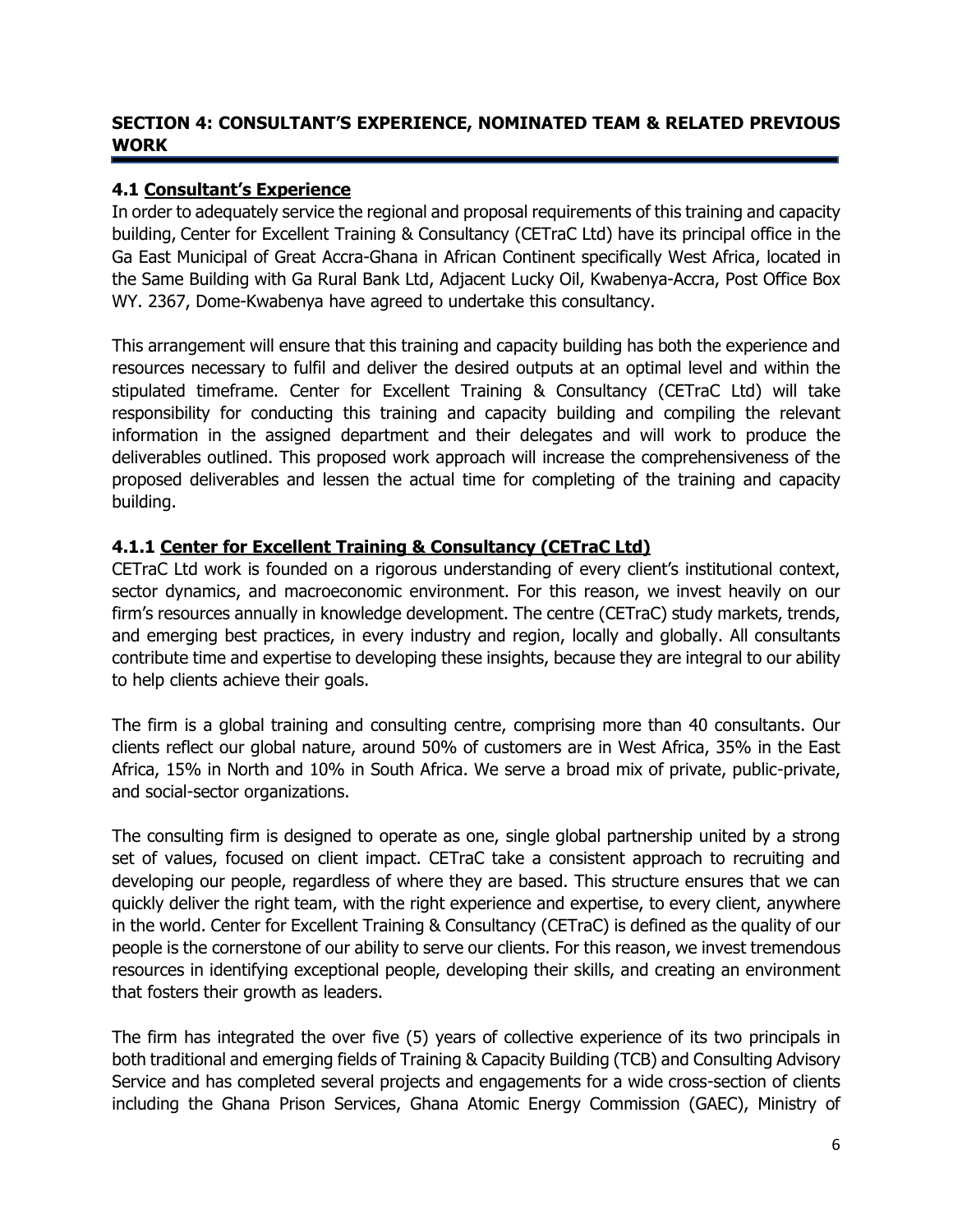Planning (Ghana), Ministry of Inner City & Zongo Development (Ghana), Ministry of Monitory & Evaluation (Ghana), Ministry of Health (Ghana), Group Five Mining Company, Multisoft Solution, Medica Liberia (Liberia), Federation of Women Lawyers-FIDA, Bulk Oil Storage and Transportation Company Limited (BOST), Herbalife Nutrition, Schlumberger, Bunge Limited, Ghana Airport Company Limited, Ministry of Education (Ghana), Pan African College of Education, African Development Bank (AfDB) and Ministry of Mines & Energy (Liberia).

| S/N | <b>Organization</b><br><b>Name</b>                                                                           | <b>Project Title</b>                                                                                       | <b>CETraC Project</b><br><b>Lead Consultant</b>                                      | <b>Year of</b><br>Comp. | <b>Verification Contact</b>                                                                                                 |
|-----|--------------------------------------------------------------------------------------------------------------|------------------------------------------------------------------------------------------------------------|--------------------------------------------------------------------------------------|-------------------------|-----------------------------------------------------------------------------------------------------------------------------|
| 001 | Ministry of<br>Planning (Ghana<br>7 <sup>th</sup> Parliament)                                                | Management<br>Innovation<br>(Project<br>Management<br>Training &<br>Capacity<br>Building)                  | Dr. David Ackah<br>(PhD)<br>Dr. Cornelius<br>Adablah (PhD)                           | 2018                    | <b>Christiana Boakye-</b><br><b>Dankwa</b><br><b>Procurement Head</b><br>Budank2000@yahoo.com<br>+233 (0) 243 931 309       |
| 002 | Ministry of Inner<br>City & Zongo<br>Development<br>(Ghana 7 <sup>th</sup><br>Parliament)                    | Project<br>Management<br>Training &<br>Capacity<br><b>Building</b>                                         | Dr. David Ackah<br>(PhD)<br>Dr. Cornelius<br>Adablah (PhD)                           | 2018                    | <b>Amina Sammo</b><br>Director, Project & Social<br><b>Services</b><br>minasammo@gmail.com<br>+233 (0) 208 119 137          |
| 003 | Medica Liberia<br>(Liberia)                                                                                  | Management<br>Innovation<br>(Training &<br>Capacity<br>Building)                                           | Dr. David Ackah<br>(PhD)                                                             | 2018                    | <b>Emily Frank</b><br>Project Manager, ML<br>+231 (0) 777 981 818<br>emily.frank@medicaliberia.org                          |
| 004 | Ghana Prison<br>Service                                                                                      | Nationwide<br>Project<br>Management<br>Training &<br>Capacity<br><b>Building</b>                           | Dr. David Ackah<br>(PhD)                                                             | 2020                    | <b>Francis Omane-Addo</b><br>Deputy Director of Prisons<br>(Administration)<br>fomaneadoo@yahoo.com<br>+233 (0) 244 670 217 |
| 005 | <b>National Nuclear</b><br>Research<br>Institute (NNRI)<br>of Ghana Atomic<br>Energy<br>Commission<br>(GAEC) | Management<br>Innovation<br>(Procurement &<br>Project<br>Management<br>Training &<br>Capacity<br>Building) | Dr. David Ackah<br>(PhD)<br>Dr. Cornelius<br>Adablah (PhD)<br>Mr. Emmanuel<br>Fianko | 2020                    | Dr. Juliet Attah (PhD)<br>Project Manager, NNRI<br>+233 (0) 243 322 719                                                     |
| 006 | <b>Bunge Limited</b>                                                                                         | Management<br>Innovation<br>(Training &<br>Capacity<br>Building)                                           | Dr. David Ackah<br>(PhD)                                                             | 2020                    | <b>Kingsley Adjei</b><br><b>Procurement Head</b><br>Kingsley.Adjei@bunge.com<br>+233 (0) 244 757 389                        |

#### **4.1.2 Related Previous Work**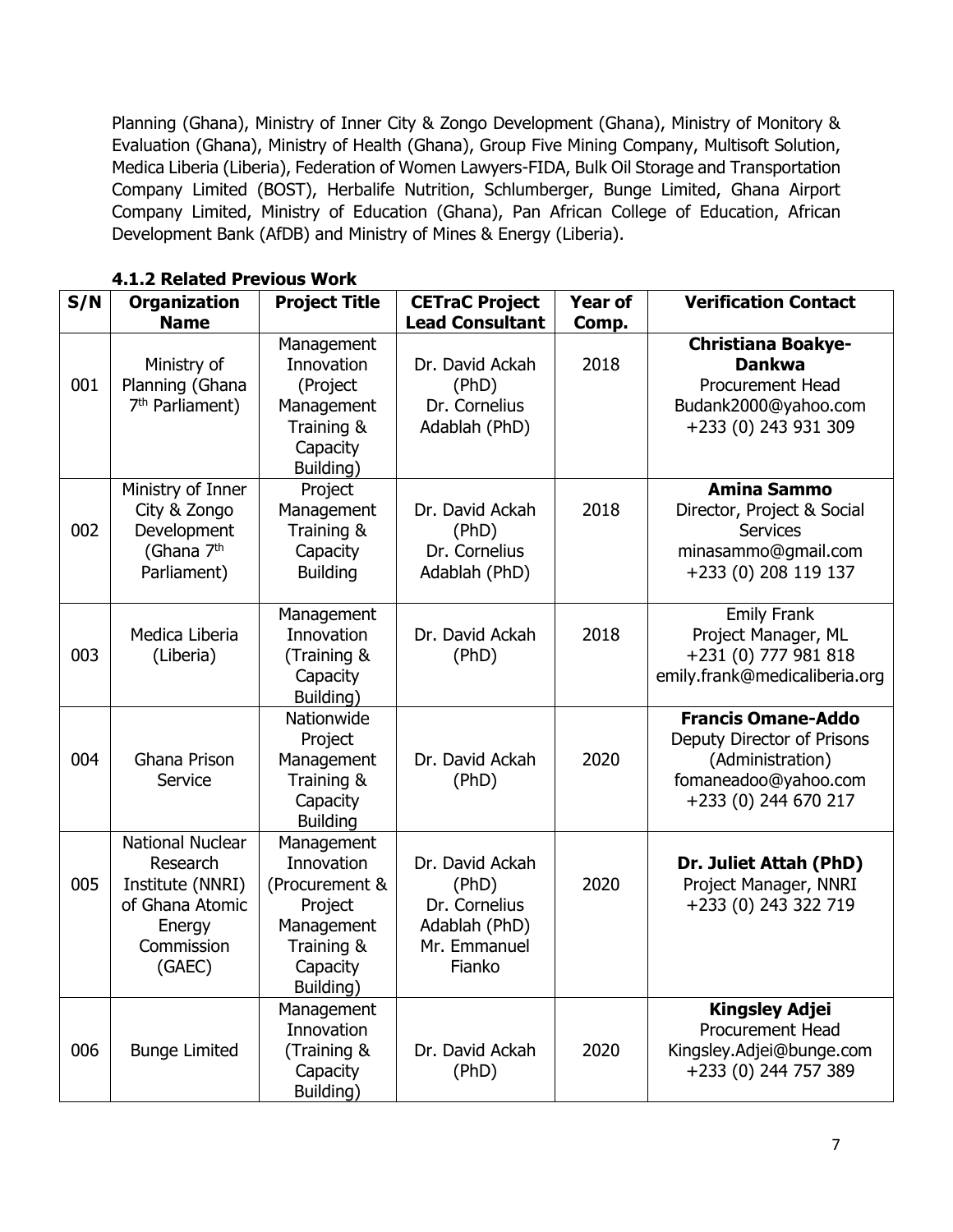| 007 | Ghana Gas<br>Company Limited                      | Management<br>Innovation on<br>Oil Gas<br>Financing<br>(Training &<br>Capacity<br>Building)                        | Dr. David Ackah<br>(PhD) | 2021<br>(Ongoing) | <b>Riverson OPPONG, PhD.</b><br><b>Commercial Manager</b><br>r.oppong@geinsight.com<br>+231 (0) 241 118 401                                                                                               |
|-----|---------------------------------------------------|--------------------------------------------------------------------------------------------------------------------|--------------------------|-------------------|-----------------------------------------------------------------------------------------------------------------------------------------------------------------------------------------------------------|
| 008 | Nsawam Medium<br>Prison (Ghana<br>Prison Service) | Procurement of<br>Consulting<br>services and<br>Project<br>Management<br>Training &<br>Capacity<br><b>Building</b> | Dr. David Ackah<br>(PhD) | 2021<br>(Ongoing) | <b>Samuel Owusu Amponsah</b><br>Deputy Director of Prisons<br>(Eastern Regional<br>Commander & OIC for<br>Nsawam Medium Prison)<br>ctogodfather@yahoo.com<br>+233 (0) 244 175 355<br>+233 (0) 299 320 799 |
| 09  | Ghana Energy<br>Commission                        | Organization<br>Training &<br>Capacity<br><b>Building</b><br>Programme for<br><b>Public Affairs</b><br>Directorate | Dr. David Ackah<br>(PhD) | 2021              | <b>Ethel Mensah</b><br>Head, Public Affairs<br>Ghana Energy Commission<br>+233 (0) 208 828 295                                                                                                            |
| 10  | <b>State Housing</b><br>Company Limited<br>(SHC)  | Management<br>Innovation<br>Programme<br>(Organization<br>Training &<br>Capacity<br><b>Building</b><br>Programme)  | Dr. David Ackah<br>(PhD) | 2021              | <b>Gifty Ofori</b><br>Human Resource Manager<br><b>State Housing Company</b><br>Limited<br>+233 (0) 244 669 606                                                                                           |

#### **4.1.3 Nominated Team**

We are committing a five (5) person Team for this consultancy. They are:

David Ackah (PhD) 7years industrial experience in project development & planning, community development, project, programmes & project implementation, public & private sector programmes implementation, 5years training & development experience and 5years university teaching, lecturing and research experience

Cornelius Adablah (PhD) 30years industrial experience with word bank, UNDP, Government of Ghana etc., 18years training & development experience and 7years university teaching, lecturing and research experience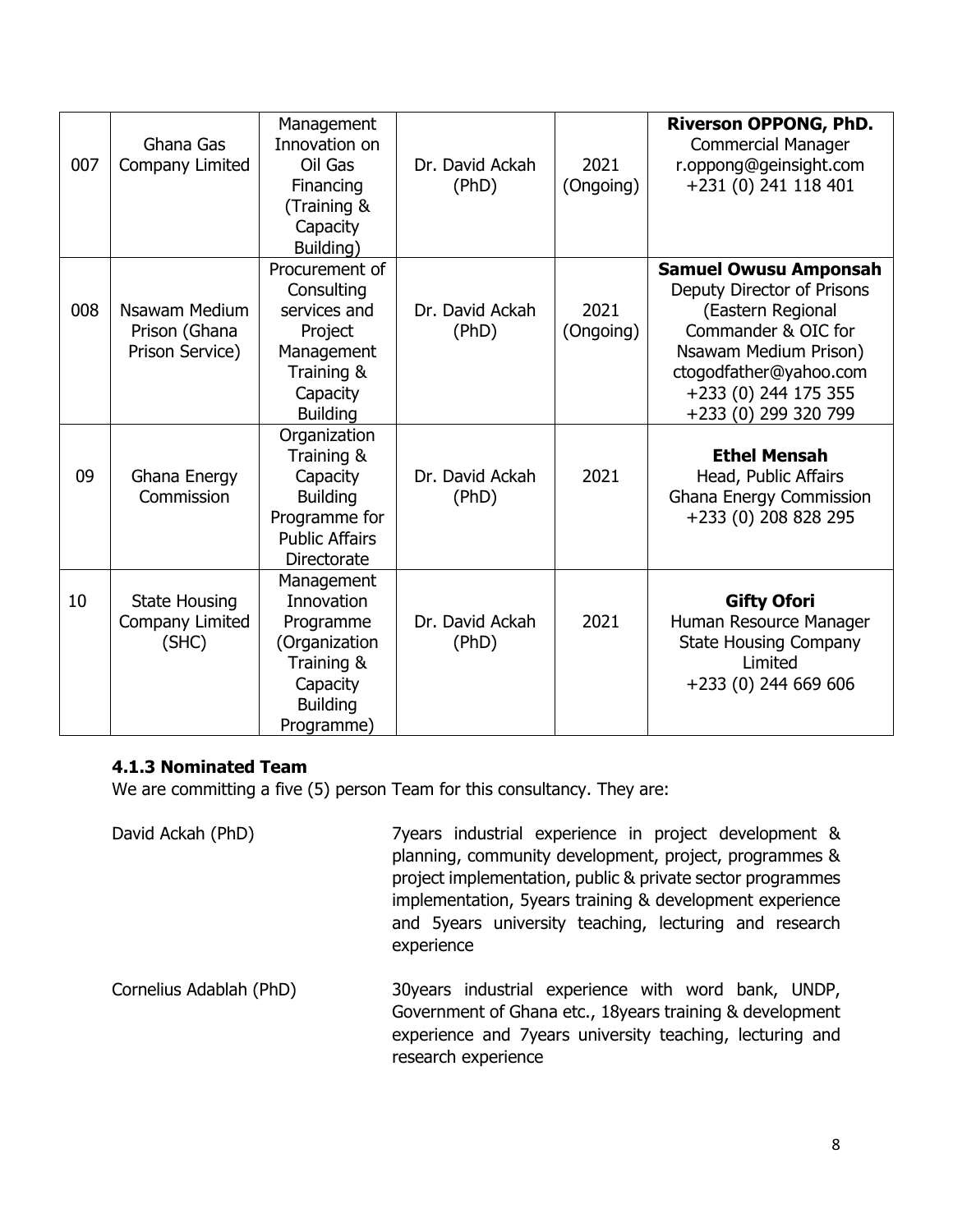- Gyamera A. Ebenezer (PhD) 18years industrial experience in renewable energy project, soil science, agriculture & natural sciences, land use administration, land and mining advisory services, 10years training & development experience and 10years university research, teaching & lecturing experience
- Emmanuel Akotoa Fianko (PhD) 18years industrial experience in procurement consultanting services with expertise in project management, and engineering, 10years training & development experience, and 10years university teaching, research & lecturing experience
- Amina Sammo (PhD) 20years industrial experience in project development & planning, community development, renewable energy project, programmes & project implementation, public & private sector programmes implementation, 10years training & development experience, and 10 years university teaching & lecturing experience

## **SECTION 5: APPROACH, METHODOLOGY, SCOPE & WORK PLAN**

### **5.1. Our Understanding of the Project & the Required Knowledge**

Training presents a prime opportunity to expand the knowledge base of all employees, but many employers find the development opportunities expensive. Employees also miss out on work time while attending training sessions, which may delay the completion of projects. Despite the potential drawbacks, training and development provides both the company as a whole and the individual employees with benefits that make the cost and time a worthwhile investment.

Most employees have some weaknesses in their workplace skills. A training program allows you to strengthen those skills that each employee needs to improve. A development program brings all employees to a higher level so they all have similar skills and knowledge. This helps reduce any weak links within the company who rely heavily on others to complete basic work tasks. Providing the necessary training creates an overall knowledgeable staff with employees who can take over for one another as needed, work on teams or work independently without constant help and supervision from others.

An employee who receives the necessary training is better able to perform her job. She becomes more aware of safety practices and proper procedures for basic tasks. The training may also build the employee's confidence because she has a stronger understanding of the industry and the responsibilities of her job. This confidence may push her to perform even better and think of new ideas that help her excel. Continuous training also keeps your employees on the cutting edge of industry developments. Employees who are competent and on top of changing industry standards help your company hold a position as a leader and strong competitor within the industry.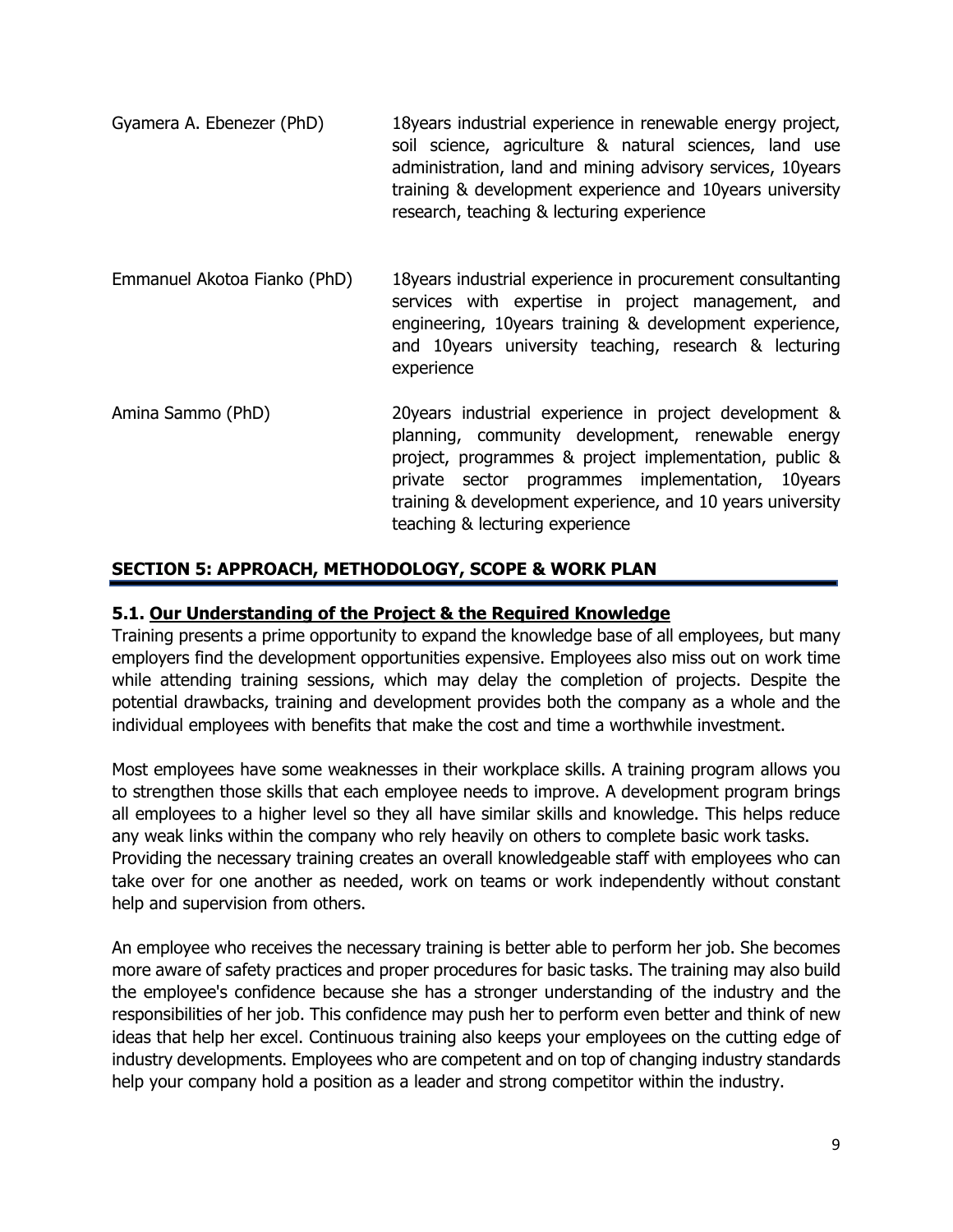A structured training and development program ensures that employees have a consistent experience and background knowledge. The consistency is particularly relevant for the company's basic policies and procedures. All employees need to be aware of the expectations and procedures within the company. This includes safety, discrimination and administrative tasks. Putting all employees through regular training in these areas ensures that all staff members at least have exposure to the information.

Employees with access to training and development programs have the advantage over employees in other companies who are left to seek out training opportunities on their own. The investment in training that a company makes shows the employees they are valued. The training creates a supportive workplace. Employees may gain access to training they wouldn't have otherwise known about or sought out themselves. Employees who feel appreciated and challenged through training opportunities may feel more satisfaction toward their jobs.

CETraC Training and Capacity Building (TCB) Programmes presents a prime opportunity to expand the knowledge base of all employees, but many employers in the current environment find development opportunities expensive. Employees attending training sessions also miss out on work time which may delay the completion of projects. However, despite these potential drawbacks, CETraC Training & Capacity Building (TCB) provides both the individual and organizations as a whole with benefits that make the cost and time a worthwhile investment. The return on investment from training and development of employees is really a no brainer. Employees are a company's biggest asset, and investing in talent is vital to sustainable business growth and success. Businesses go through lengthy processes to recruit and hire qualified and suitable staff, but often the emphasis on caring about employees stops there. According to Gallup study, identified eight (8) areas in which workgroups that engaged in employee development saw a sales increase and profits double as compared to workgroups that didn't engage at all.

- $\circ$  Dedicated training and development fosters employee engagement, and engagement is critical to your company's financial performance. A study according to research group state that, investing in your staff's professional development is vital for team retention to the point that 94% of employees would stay at a company longer if it invested in their career development.
- $\circ$  Replacing talent can cost more than retaining the employees you originally had.
- $\circ$  A report from Gallup revealed that 38% of the US workforce is powered by millennials, and in 2025 it is estimated to grow to 75%.
- $\circ$  However, the rate of turnover amongst millennials is high only 50% plan to be with the company one year from now. Gallup estimated that employee replacement costs can be 150% of the worker's annual salary, or more. Caused by a lack of workplace engagement, turnover costs the US economy \$30.5 billion a year.
- $\circ$  The internal economic detriment could be brutal, for both small and large organizations. It's a costly mistake, and one that can be easily mitigated.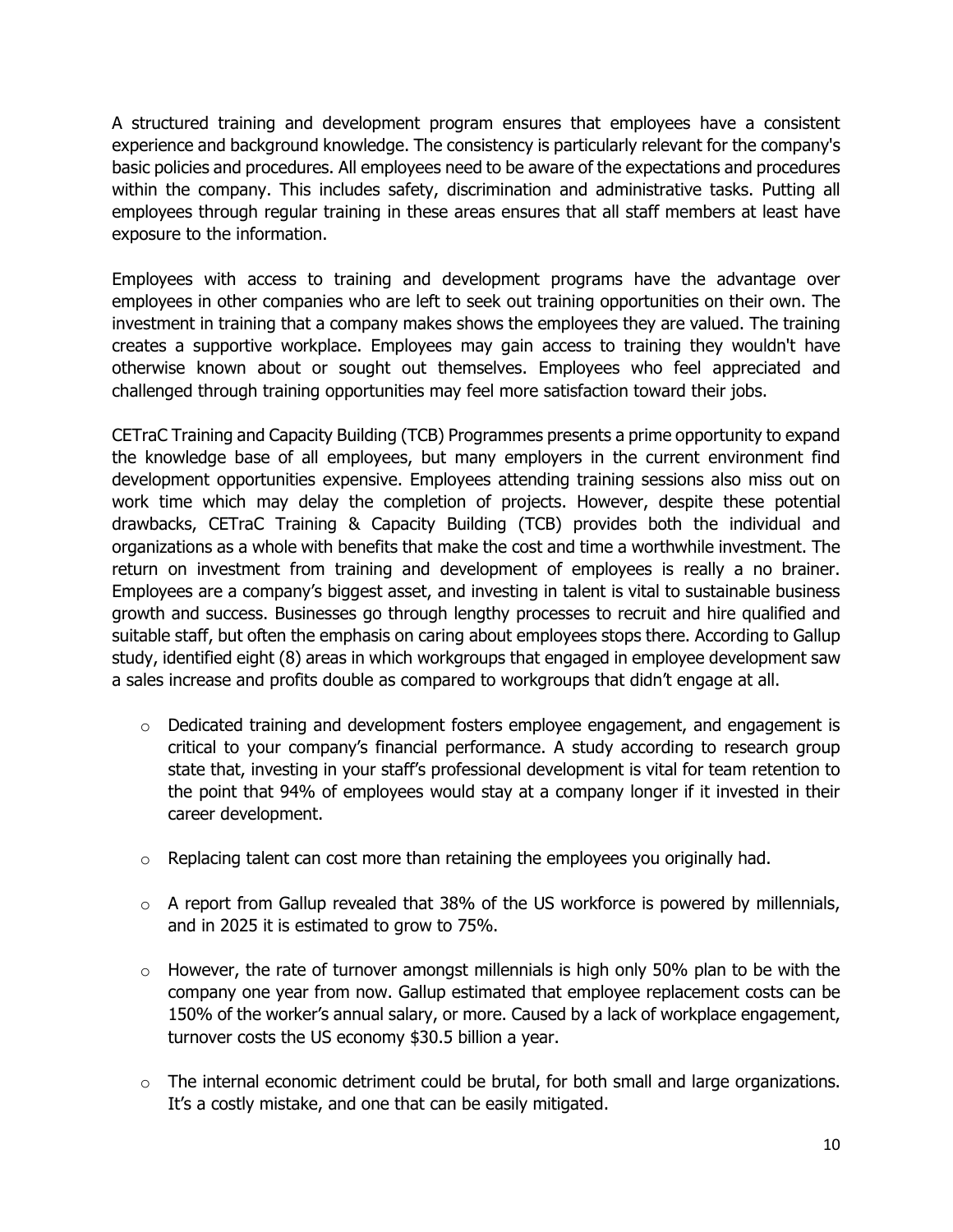As the business landscape becomes increasingly competitive, improving your team's performance is imperative within evolving markets. Employee development and training is no longer an additional perk reserved for the C-suite, it's essential for the growth of your business and the workforce that propels it. Employee training and development is a term often used interchangeably, across sectors, and encompasses various employee learning practices. More specifically, training involves programmes which enable employees to learn precise skills or knowledge to improve performance. Development programmes involve a more expansive employee growth plan, for future performance rather than immediate career role improvement.

Now, more than ever, learning and development are taking top priority, with 27% of organizations preparing for budget increases within development initiatives. As new markets emerge, so will new technologies; both having a profound impact on education and development. Recognizing new skills and ways of learning will help a company evolve and innovate for the future. Merging contemporary technological platforms with creative learning methods will ensure that teams learn dynamically, through a future-oriented approach. 94% of employees would stay at a company longer if it invested in their career development

#### 5**.2 Training and Capacity Building Scope of Work**

The main objectives of CETraC Training & Capacity Building (TCB) are to provide job related knowledge to the workers, impart skills among the workers systematically so that they may learn quickly, bring about change in the attitudes of the workers towards fellow workers, supervisor and the organization, improve the productivity of the workers and the organization, and prepare workers for promotion to higher jobs by imparting them with advanced skills.

- 1. Conduct individual, group, and organization-based training and development needs analyses and assessments.
- 2. Based on assessed need, plans, develops, and delivers or coordinates the delivery of individual and/or group training and instructional programs, encompassing a wide range of technical, operational, management, and/or other skills areas.
- 3. Develops or oversee the development of training curricula; formulates or reviews training outlines, and determines appropriate instructional methodologies and formats; evaluates and recommends incorporation of vendor programs, as appropriate to meet overall training goals and objectives.
- 4. Oversee and coordinate the development and preparation of teaching and visual aids, instructional materials, computer tutorials, and reference materials appropriate to specific program objectives.
- 5. As appropriate to the individual position, coordinates, facilitates, and/or conducts specified development activities, such as planning retreats, team building programs, organization analyses, or restructuring exercises.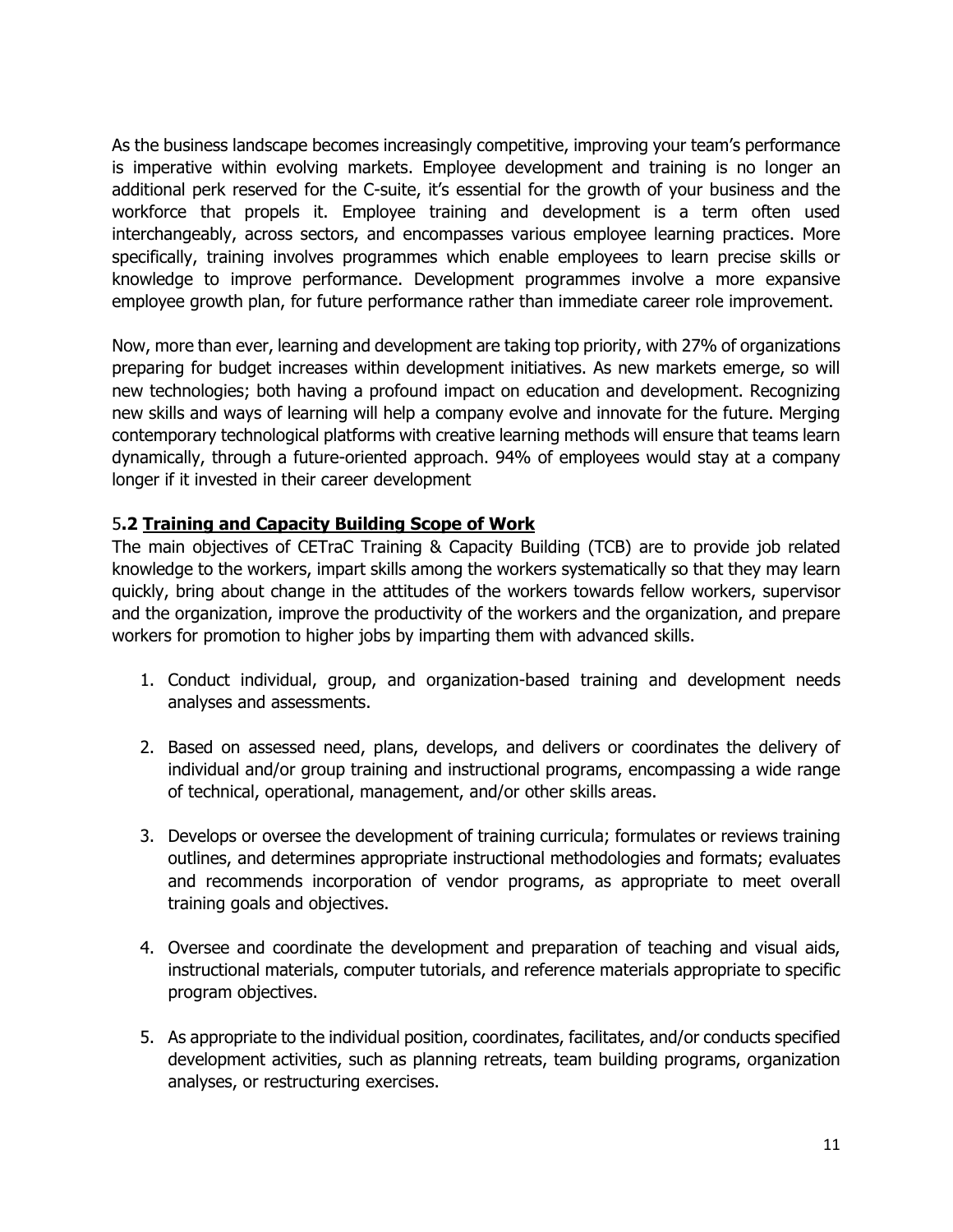- 6. Conduct training, evaluates effectiveness of training and development programs and utilizes relevant evaluation data to revise or recommend changes in instructional objectives and methods.
- 7. Award certificate of completion to organization delegates who were mandated to attend the training & development programme (ie. Professional Mini-MBA Certification) after the completion of the training.

#### **5.3 Training & Capacity Building Approach & Methodology**

The CETraC Training & Capacity Building Approach and Methodology is highly participatory and client centered. We involve the clients and stakeholders extensively in the planning and implementation of programmes and projects. Our approach is predicated on our belief that sustainable change starts from within. Thus, CETraC uses a wide variety of participatory learning activities to engage stakeholders and participants to enhance their understanding of the problems so as to generate practical strategies for the resolution of these problems. We value knowledge sharing and believe that sustainable change can only come from within organizations. Hence, we lead our clients to discover and exploit their business potential and to achieve better results.

CETraC prefers a healthy mix of theoretical and practical practices to training. The training content is reviewed before each session to check and make changes, if needed, to suit the training audience. Training is delivered through lectures by an experienced professional in the relevant domain. Two-way participation in the program is ensured through group activities and assignments among trainees. For the practical aspect of training, role-plays and experience sharing are encouraged. Case studies are also discussed to enhance relativity. This CETraC course follows the unique Do–Review–Learn–Apply Model.

CETraC TCB is deliver by a world class subject matter expert; whose knowledge and skills have been honed over many years working in the field of projects, procurement and contract management. Using the most up to date learning practices, current material and actual case studies, the participants will be taken on a journey of discovery by understanding the real need to develop the right processes and systems for their organisation.

CETraC Training & Capacity Building process of training (as formulated by ATD) can be classified into the five phases of Needs Analysis, Design, Development (Delivery and Management), Implementation and Evaluation. CETraC Ltd shall organize end-to-end training to meet the needs. The certified experts at Institute of Project Management Professionals regard the application of learning from class-room and outdoor training as an essential result of the Delivery & Management phase.

**a. Classroom or Instructor-Led Training:** Instructor-led training remains one of the most popular training techniques for trainers. This will include the following types: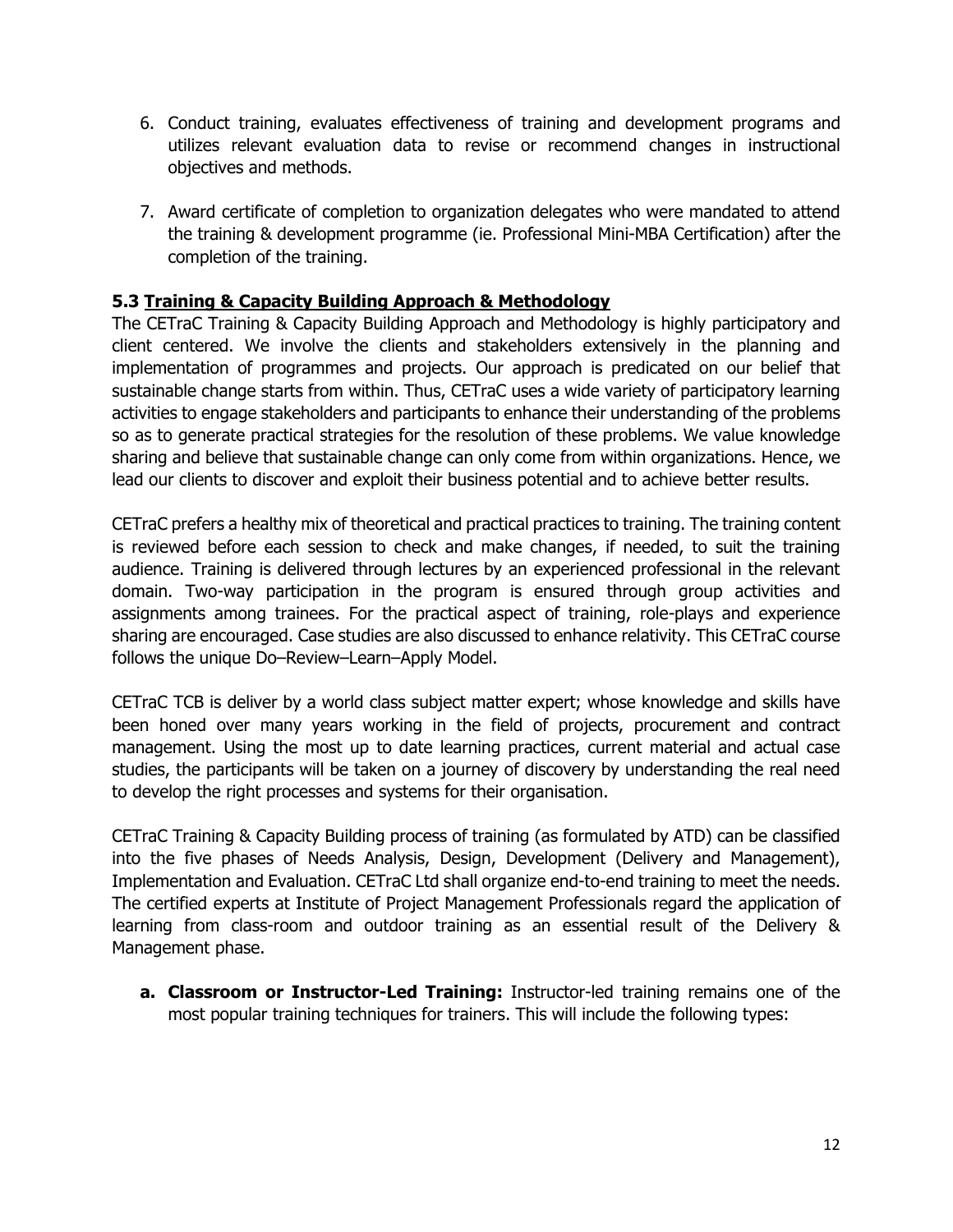- i. **Blackboard or Whiteboard:** This may be the most "old-fashioned" method, but it can still be effective, especially if you invite trainees to write on the board or ask for feedback that you write on the board.
- ii. **Overhead Projector**: This method is increasingly being replaced with PowerPoint presentations, which are less manually demanding, but overheads do allow you to write on them and customize presentations easily on the spot.
- iii. **Video PORTION:** Lectures can be broken up with video portions that explain sections of the training topic or that present case studies for discussion.
- iv. **Power-point Presentation**: Presentation software is used to create customized group training sessions that are led by an instructor. Training materials are provided on CDROM and displayed on a large screen for any number of trainees. Employees can also use the programs individually, which allows for easy make-up sessions for employees who miss the group session. This method is one of the most popular lecture methods and can be combined with handouts and other interactive methods.
- v. **Storytelling:** Stories can be used as examples of right and wrong ways to perform skills with the outcome of each way described.
	- a. **Interactive Methods:** Institute of Project Management Professionals shall break up training sessions and keep trainees attentive and involved, including:
- i. **Quizzes:** For long, complicated training, training facilitators will stop periodically to administer brief quizzes on information presented to that point. The training can also begin sessions with a pre-quiz and let participants know there will also be a follow-up quiz. Trainees will stay engaged in order to improve their pre-quiz scores on the final quiz. Further motivate participants by offering awards to the highest scorers or the most improved scores.
- ii. **Small Group Discussions:** Small groups of delegates will be created and give case studies or work situations to discuss or solve. This is a good way for knowledgeable veteran employees to pass on their experience to newer employees.
- iii. **Case Studies:** The Training Facilitators will bring a problem-oriented way of thinking to workplace training. The case studies shall be the excellent way to capitalize on this type of adult learning. This will analyze real job-related situations; delegates will learn how to handle similar situations. They will also see how various elements of a job work together to create problems as well as solutions.
- iv. **Active Summaries:** The training facilitator will create small groups and have them choose a leader. Ask them to summarize the lecture's major points and have each team leader present the summaries to the class. Read aloud a prewritten summary and compare this with participants' impressions.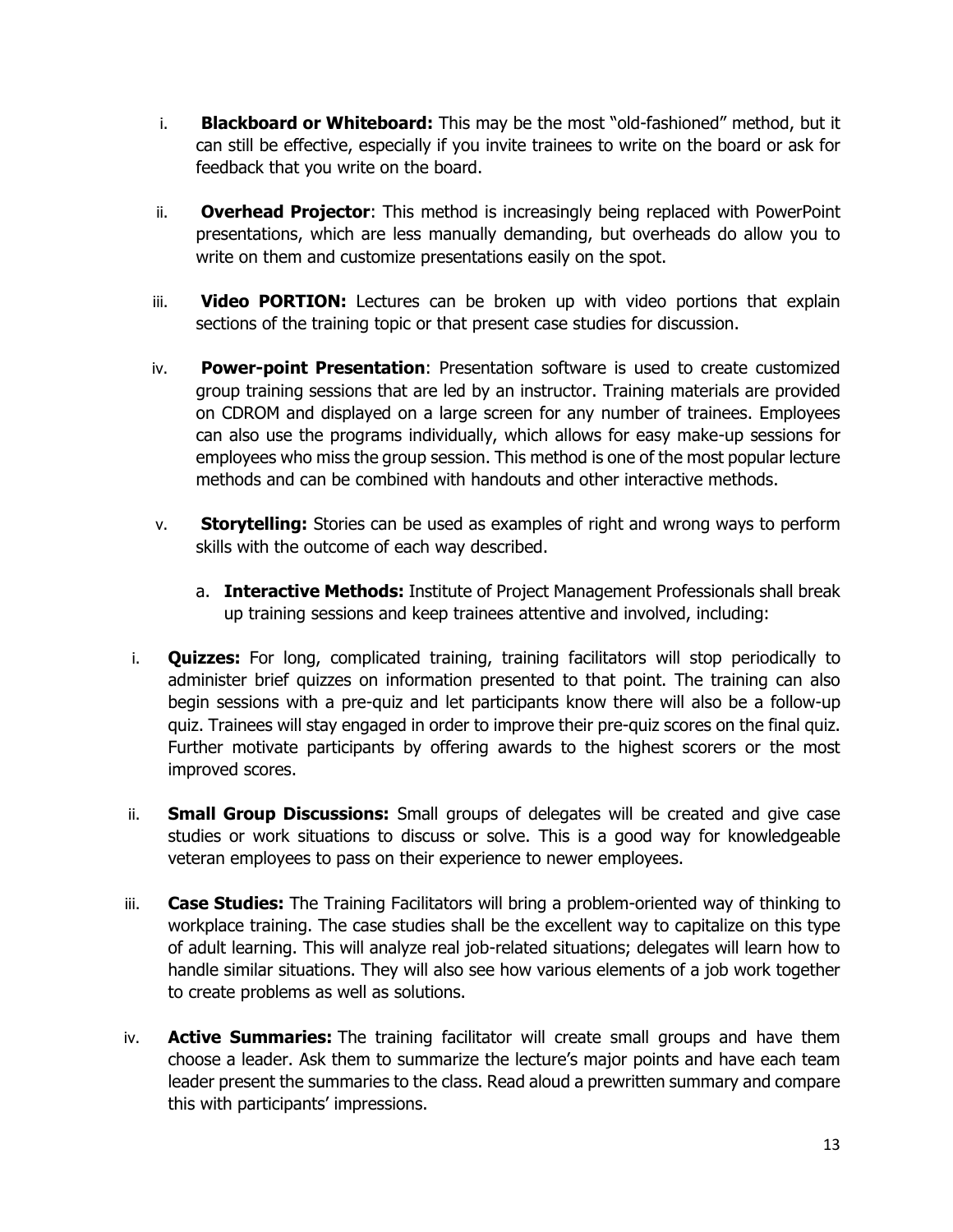- v. **Questions & Answers Sessions:** Training Facilitators will use informal question-andanswer sessions as the most effective with small groups and for updating skills rather than teaching new skills. For example, some changes in departmental procedure might easily be handled by a short explanation by the supervisor, followed by a question-and-answer period and a discussion period.
- vi. **Question Cards:** During the lecture, the training facilitators shall ask participants to write questions on the subject matter. Collect them and conduct a quiz/review session.
- vii. **Role-Playing:** By assuming roles and acting out situations that might occur in the workplace, employees learn how to handle various situations before they face them on the job. The Training Consultant will adopt role-playing since it is an excellent training technique for many interpersonal skills, such as customer service, interviewing, and supervising.
- viii. **Participant Control:** Training Facilitators will create a subject menu of what will be covered. Ask participants to review it and pick items they want to know more about. Call on a participant to identify his or her choice. Cover that topic and move on to the next participant.
- ix. **Demonstrations:** Whenever possible, bring tools or equipment that are part of the training topic and demonstrate the steps being taught or the processes being adopted.
- x. Other activities.
	- o Create a personal action plan
	- $\circ$  Raise arguments to issues in the lecture
	- $\circ$  Paraphrase important or complex points in the lecture
	- b. **Hands-On Training:** The Training Consultant will use experiential, or hands-on, training, since it offers several more effective techniques for teaching employees, including:
	- i. **Cross-training:** This method allows employees to experience other jobs, which not only enhances employee skills but also gives companies the benefit of having employees who can perform more than one job. Cross-training also gives employees a better appreciation of what co-workers do and how their own jobs fit in with the work of others to achieve company goals.
	- ii. **Demonstrations:** Demonstrations are attention-grabbers. They are an excellent way to teach employees to use new equipment or to teach the steps in a new process. They are also effective in teaching safety skills. Combined with the opportunity for questions and answers, this is a powerful, engaging form of training.
	- iii. **Coaching:** The goal of job coaching is to improve an employee's performance. Coaching focuses on the individual needs of an employee and is generally less formal than other kinds of training. There are usually no set training sessions. A manager,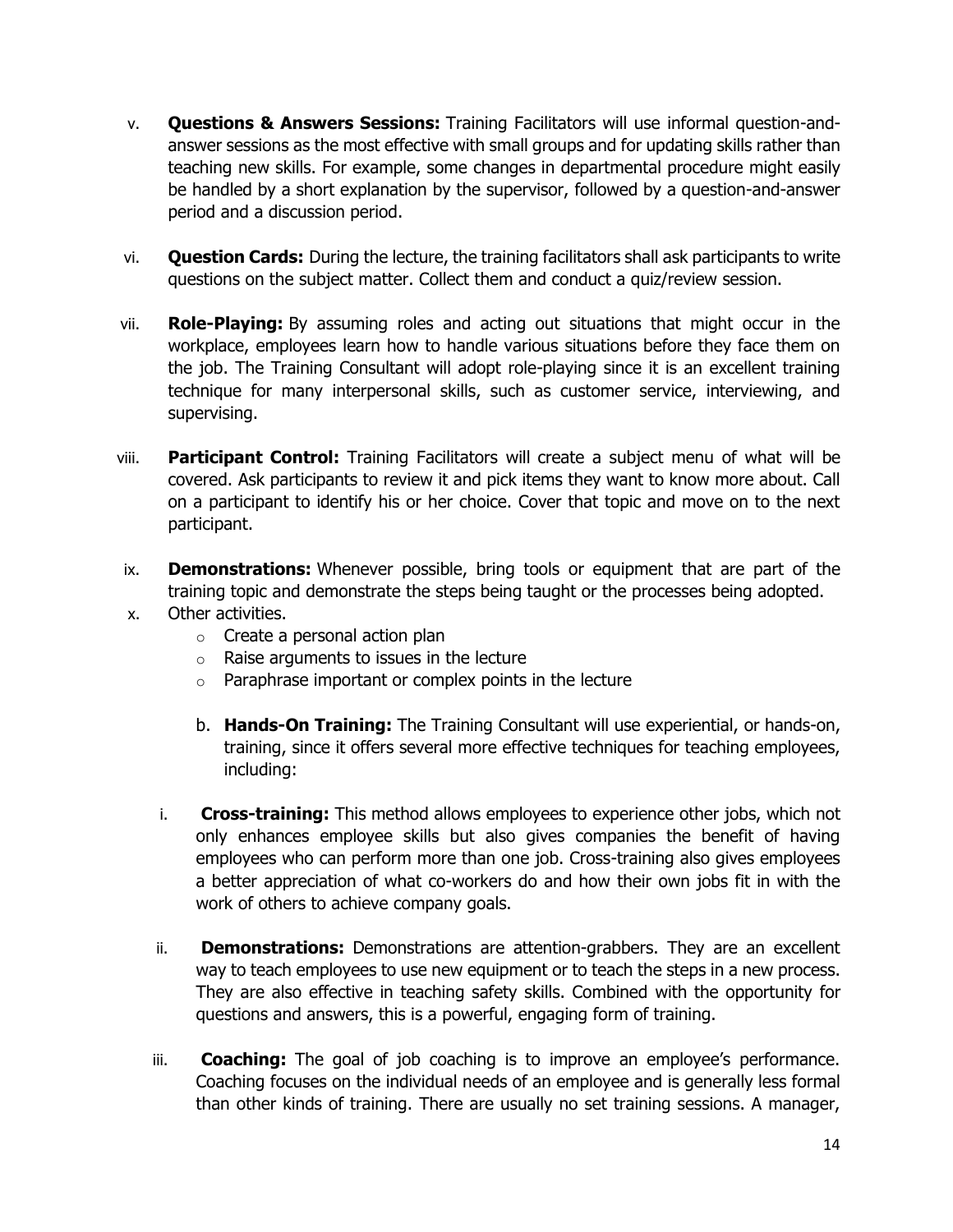supervisor, or veteran employee serves as the coach. He or she gets together with the employee being coached when time allows and works with this employee to:

- o Answer questions
- o Suggest more effective strategies
- o Correct errors
- o Guide toward goals
- o Give support and encouragement
- o Provide knowledgeable feedback
- iv. **Site Visit:** Apprenticeships give employers the opportunity to shape inexperienced workers to fit existing and future jobs. These programs give young workers the opportunity to learn a trade or profession and earn a modest income. Apprenticeship combines supervised training on the job with classroom instruction in a formal, structured program that can last for a year or more.
- v. **Drills:** Drilling is a good way for employees to practice skills. Evacuation drills are effective when training emergency preparedness, for example.

#### **5.4 Training Deliverables**

We are to produce seven (7) tangible deliverables from this training and capacity building assignment based on the scope of work, our understanding of the requirements, and our experience in training and capacity building for corporate organization. These deliverables fulfil the scope of work.

|                                                                                                                                                                                                                                                                                                                                         | Deliverable No. 1   Training Needs Assessment (Inception) Report                                                                                                                                            |  |  |  |  |  |  |  |  |  |
|-----------------------------------------------------------------------------------------------------------------------------------------------------------------------------------------------------------------------------------------------------------------------------------------------------------------------------------------|-------------------------------------------------------------------------------------------------------------------------------------------------------------------------------------------------------------|--|--|--|--|--|--|--|--|--|
| Conducts individual, group, and organization-based training and development needs analyses<br>and assessments and prepare, submit & present report, obtain feedback and incorporate<br>comment, result and train experts for the assessment, experience and design appropriate<br>methodology, and develop tools, resources assignment. |                                                                                                                                                                                                             |  |  |  |  |  |  |  |  |  |
| This Power point presentation will outline the key areas to be addressed during the Training<br>Needs Assessment and will:                                                                                                                                                                                                              |                                                                                                                                                                                                             |  |  |  |  |  |  |  |  |  |
| Prepare questionaries, slides, short videos, and other important documents to<br>$\circ$<br>practically informs organization staff on how to fill or answer the TNA assessment<br>questions.                                                                                                                                            |                                                                                                                                                                                                             |  |  |  |  |  |  |  |  |  |
| $\circ$                                                                                                                                                                                                                                                                                                                                 | Identify the benchmark local and international organizations for comparative analysis.                                                                                                                      |  |  |  |  |  |  |  |  |  |
| <b>Approach</b><br>to                                                                                                                                                                                                                                                                                                                   | Training Facilitators will use informal question-and-answer<br>$\circ$<br>sessions as the most effective with small groups and for<br>updating skills rather than teaching new skills.                      |  |  |  |  |  |  |  |  |  |
| producing<br><b>Deliverable No.1</b>                                                                                                                                                                                                                                                                                                    | For example, some changes in departmental procedure might<br>$\circ$<br>easily be handled by a short explanation by the supervisor,<br>followed by a question-and-answer period and a discussion<br>period. |  |  |  |  |  |  |  |  |  |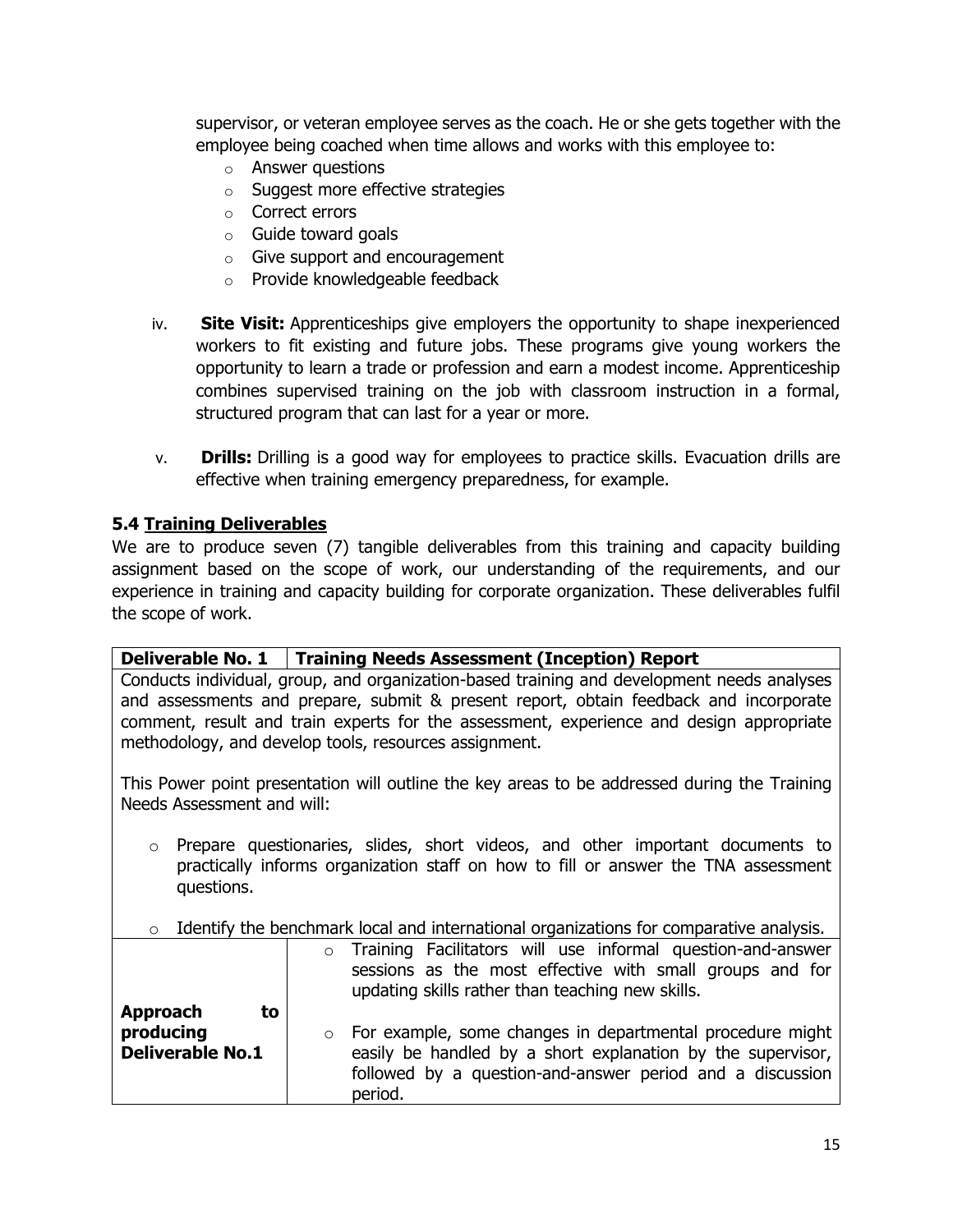| <b>Deliverable No. 2</b>                                                                           | <b>Conduct Capacity Gap Impact Assessment</b>                                            |  |  |  |  |  |  |  |  |  |  |  |
|----------------------------------------------------------------------------------------------------|------------------------------------------------------------------------------------------|--|--|--|--|--|--|--|--|--|--|--|
| This report will include:                                                                          |                                                                                          |  |  |  |  |  |  |  |  |  |  |  |
| $\circ$                                                                                            | Assessment and engagement with organization staff from senior management to junior       |  |  |  |  |  |  |  |  |  |  |  |
| level management                                                                                   |                                                                                          |  |  |  |  |  |  |  |  |  |  |  |
| $\circ$                                                                                            | List of identified Organization Departments (OD) and the impact each training packages   |  |  |  |  |  |  |  |  |  |  |  |
|                                                                                                    | identified will create or bring to the company.                                          |  |  |  |  |  |  |  |  |  |  |  |
| $\circ$                                                                                            | List of training programmes procedures out of the Training Need Assessment and the       |  |  |  |  |  |  |  |  |  |  |  |
|                                                                                                    | means of implementation and identified its impact of application                         |  |  |  |  |  |  |  |  |  |  |  |
| $\circ$                                                                                            | Desk review and scouting of expertise or consultant that will equally train the staff to |  |  |  |  |  |  |  |  |  |  |  |
| bridge the capacity impact.                                                                        |                                                                                          |  |  |  |  |  |  |  |  |  |  |  |
| List of three to five training consultants to facilitates one-on-one engagement between<br>$\circ$ |                                                                                          |  |  |  |  |  |  |  |  |  |  |  |
| Organization Department.                                                                           |                                                                                          |  |  |  |  |  |  |  |  |  |  |  |
|                                                                                                    |                                                                                          |  |  |  |  |  |  |  |  |  |  |  |
|                                                                                                    | We will produce Deliverable No.2 using our capacity gap impact                           |  |  |  |  |  |  |  |  |  |  |  |
|                                                                                                    | assessment methodology including but not limited to assessing                            |  |  |  |  |  |  |  |  |  |  |  |
| <b>Approach</b><br>to                                                                              | organizational resources with reference to every institution and                         |  |  |  |  |  |  |  |  |  |  |  |
| producing                                                                                          | organization's anticipated roles based on assessed need, plans,                          |  |  |  |  |  |  |  |  |  |  |  |
| <b>Deliverable No.2</b>                                                                            | develops, and delivers or coordinates the delivery of individual and/or                  |  |  |  |  |  |  |  |  |  |  |  |
|                                                                                                    | group training and instructional programs, encompassing a wide range                     |  |  |  |  |  |  |  |  |  |  |  |
|                                                                                                    | of technical, operational, management, and/or other skills areas.                        |  |  |  |  |  |  |  |  |  |  |  |
|                                                                                                    |                                                                                          |  |  |  |  |  |  |  |  |  |  |  |
| <b>Deliverable No. 3</b>                                                                           | Submission of Capacity Building Framework & Training                                     |  |  |  |  |  |  |  |  |  |  |  |
|                                                                                                    | <b>Syllabus</b>                                                                          |  |  |  |  |  |  |  |  |  |  |  |
|                                                                                                    | This framework report for the Training & Capacity Building Programme will include:       |  |  |  |  |  |  |  |  |  |  |  |
| $\circ$                                                                                            | <b>Training Programme Description</b>                                                    |  |  |  |  |  |  |  |  |  |  |  |
| <b>Training Programme Aims</b><br>$\circ$                                                          |                                                                                          |  |  |  |  |  |  |  |  |  |  |  |
| $\circ$                                                                                            | <b>Training Programme Objectives</b>                                                     |  |  |  |  |  |  |  |  |  |  |  |
| $\circ$                                                                                            | <b>Training Programme Contents</b>                                                       |  |  |  |  |  |  |  |  |  |  |  |
|                                                                                                    | <b>Training Programme Outcome</b>                                                        |  |  |  |  |  |  |  |  |  |  |  |
| $\circ$                                                                                            |                                                                                          |  |  |  |  |  |  |  |  |  |  |  |
| $\circ$                                                                                            | Training Programme Reading List                                                          |  |  |  |  |  |  |  |  |  |  |  |
|                                                                                                    | We will produce Deliverable No.3 by:                                                     |  |  |  |  |  |  |  |  |  |  |  |
|                                                                                                    | developing or oversees the development of training curricula;<br>$\circ$                 |  |  |  |  |  |  |  |  |  |  |  |
|                                                                                                    | formulates or reviews training outlines,                                                 |  |  |  |  |  |  |  |  |  |  |  |
|                                                                                                    |                                                                                          |  |  |  |  |  |  |  |  |  |  |  |
|                                                                                                    | instructional<br>Determines<br>methodologies<br>appropriate<br>and<br>$\circ$            |  |  |  |  |  |  |  |  |  |  |  |
| <b>Approach</b><br>to                                                                              | formats,                                                                                 |  |  |  |  |  |  |  |  |  |  |  |
| producing                                                                                          |                                                                                          |  |  |  |  |  |  |  |  |  |  |  |
| <b>Deliverable No.3</b>                                                                            | Evaluates<br>recommends<br>incorporation<br>and<br>οf<br>vendor<br>$\circ$               |  |  |  |  |  |  |  |  |  |  |  |
|                                                                                                    | programmes, as appropriate to meet overall training goals and                            |  |  |  |  |  |  |  |  |  |  |  |
|                                                                                                    | objectives and                                                                           |  |  |  |  |  |  |  |  |  |  |  |
|                                                                                                    |                                                                                          |  |  |  |  |  |  |  |  |  |  |  |
|                                                                                                    | Submission & presentation of inception report including costed<br>$\circ$                |  |  |  |  |  |  |  |  |  |  |  |
|                                                                                                    | needs, raw data, and                                                                     |  |  |  |  |  |  |  |  |  |  |  |
|                                                                                                    |                                                                                          |  |  |  |  |  |  |  |  |  |  |  |
|                                                                                                    | Analysis tools and frame work, receive feedback<br>and<br>$\circ$                        |  |  |  |  |  |  |  |  |  |  |  |
|                                                                                                    | incorporate.                                                                             |  |  |  |  |  |  |  |  |  |  |  |
|                                                                                                    |                                                                                          |  |  |  |  |  |  |  |  |  |  |  |
| <b>Deliverable No. 4</b>                                                                           | <b>Development of Training Manuals &amp; Materials</b>                                   |  |  |  |  |  |  |  |  |  |  |  |
|                                                                                                    |                                                                                          |  |  |  |  |  |  |  |  |  |  |  |

 $\Gamma$ 

٦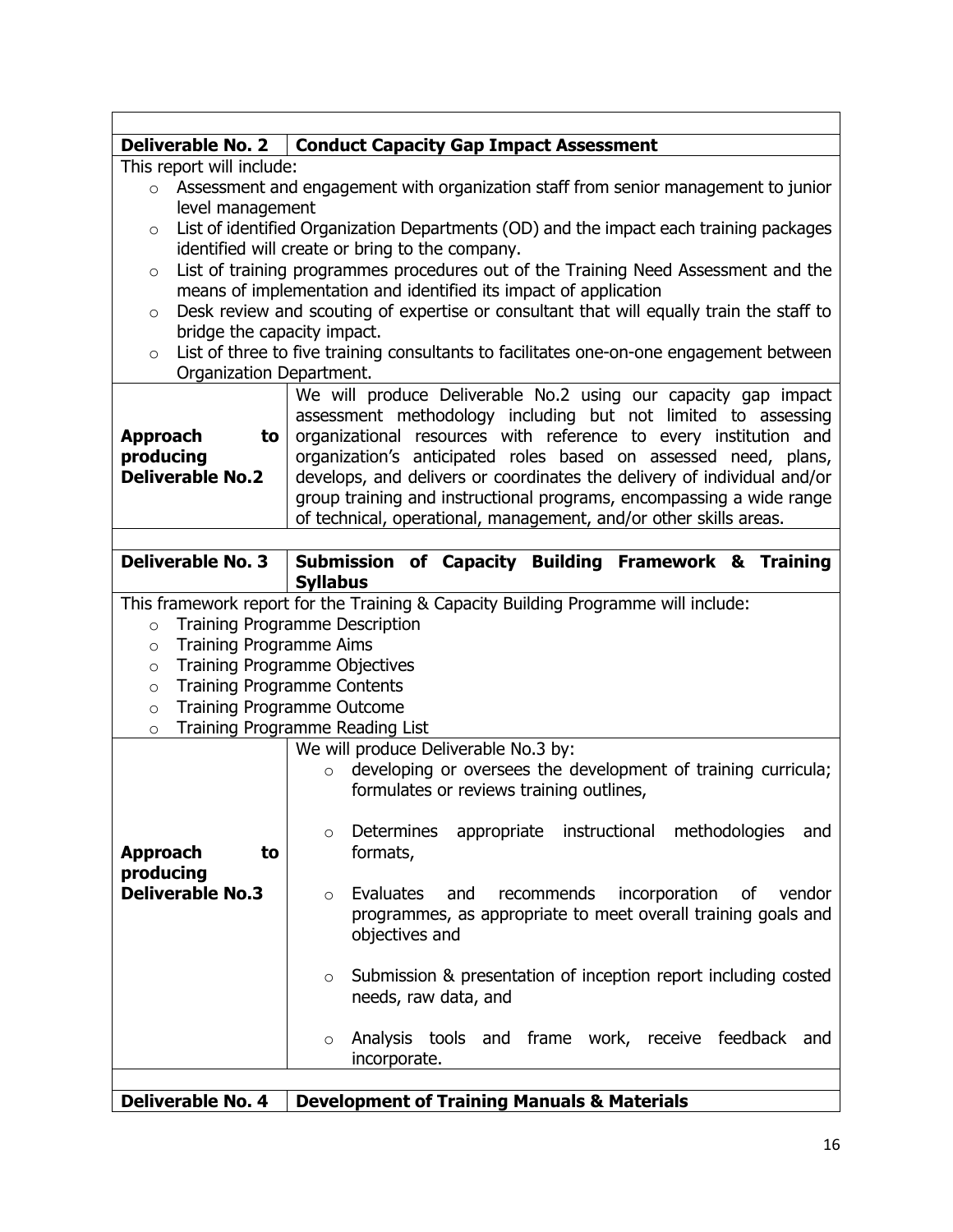This Training Manuals & Materials for the Training & Capacity Building Programme will include the expansion of the framework (Deliverable No. 3): o Training Programme Description o Training Programme Aims o Training Programme Objectives o Training Programme Contents o Training Programme Outcome o Training Programme Reading List **Approach to producing Deliverable No.4** We will produce Deliverable No.3 by: o Oversees and coordinates the development and preparation of teaching and visual aids, instructional materials, computer tutorials, and reference materials appropriate to specific program objectives. **Deliverable No. 5 Development Support for the Organization Departments** This will be done through streamline the data obtained from the Deliverable No.1 and No. 2 and incorporate information obtained from other component of the Training and Capacity Building Programme. **Approach to producing Deliverable No.5 to** | As appropriate to the individual position, coordinates, facilitates, and/or conducts specified development activities, such as planning retreats (site visit), and excursion for team building programs, organization analyses, or restructuring exercises.

| Deliverable No. 6   Training and Capacity Building Programme Delivery & |                   |  |  |  |
|-------------------------------------------------------------------------|-------------------|--|--|--|
|                                                                         | <b>Management</b> |  |  |  |

This will include the organize end-to-end training to meet the needs. The certified experts' consultants regard the application of learning from class-room and outdoor training as an essential result of the Delivery & Management phase. This will include the following:

- o Presentation software is used to create customized group training sessions that are led by an instructor. Training materials are provided on CDROM and displayed on a large screen for any number of trainees. Employees can also use the programs individually, which allows for easy make-up sessions for employees who miss the group session.
- $\circ$  This method is one of the most popular lecture methods and can be combined with handouts and other interactive methods.
- $\circ$  Small groups of delegates will be created and give case studies or work situations to discuss or solve. This is a good way for knowledgeable veteran employees to pass on their experience to newer employees.
- $\circ$  The Training Facilitators will bring a problem-oriented way of thinking to workplace training. The case studies shall be the excellent way to capitalize on this type of adult learning. This will analyze real job-related situations; delegates will learn how to handle similar situations. They will also see how various elements of a job work together to create problems as well as solutions.
- $\circ$  The training facilitator will create small groups and have them choose a leader. Ask them to summarize the lecture's major points and have each team leader present the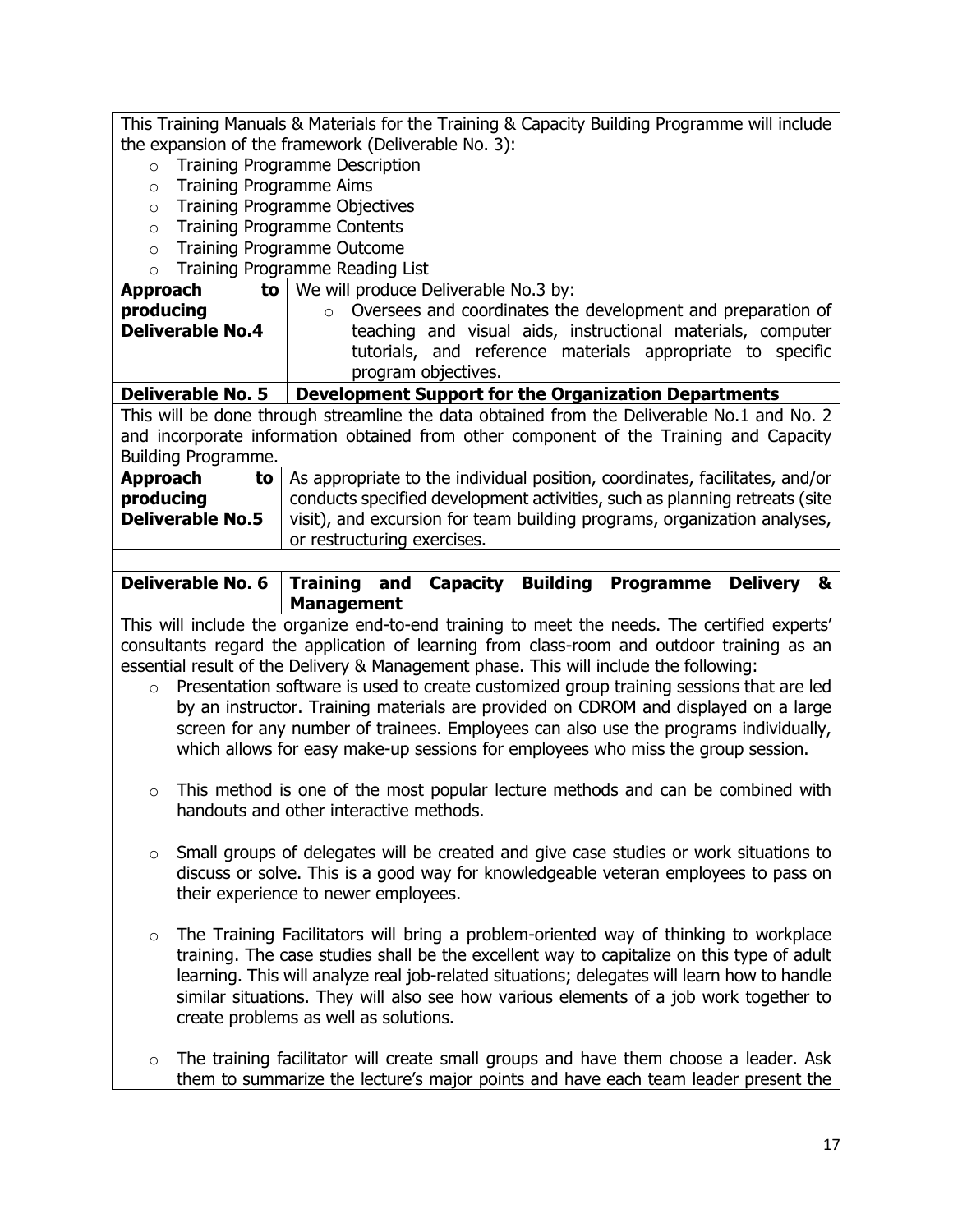summaries to the class. Read aloud a prewritten summary and compare this with participants' impressions.

- $\circ$  Training Facilitators will use informal question-and-answer sessions as the most effective with small groups and for updating skills rather than teaching new skills. For example, some changes in departmental procedure might easily be handled by a short explanation by the supervisor, followed by a question-and-answer period and a discussion period.
- o Training Facilitators will create a subject menu of what will be covered. Ask participants to review it and pick items they want to know more about. Call on a participant to identify his or her choice. Cover that topic and move on to the next participant.
- $\circ$  Whenever possible, bring tools or equipment that are part of the training topic and demonstrate the steps being taught or the processes being adopted. Other activities, create a personal action plan, raise arguments to issues in the lecture, and araphrase important or complex points in the lecture
- o The Training Consultant will use experiential, or hands-on, training, since it offers several more effective techniques for teaching employees.
- $\circ$  This method allows employees to experience other jobs, which not only enhances employee skills but also gives companies the benefit of having employees who can perform more than one job. Cross-training also gives employees a better appreciation of what co-workers do and how their own jobs fit in with the work of others to achieve company goals.
- $\circ$  Demonstrations are attention-grabbers. They are an excellent way to teach employees to use new equipment or to teach the steps in a new process. They are also effective in teaching safety skills. Combined with the opportunity for questions and answers, this is a powerful, engaging form of training.

| <b>Approach</b><br>to<br>producing<br><b>Deliverable No.6</b> | We will produce Deliverable No.3 by:<br>Conduct training, evaluates effectiveness of training and<br>$\circ$<br>development programs and utilizes relevant evaluation data to<br>revise or recommend changes in instructional objectives and |  |  |  |  |  |  |  |  |  |  |  |
|---------------------------------------------------------------|----------------------------------------------------------------------------------------------------------------------------------------------------------------------------------------------------------------------------------------------|--|--|--|--|--|--|--|--|--|--|--|
|                                                               | methods.                                                                                                                                                                                                                                     |  |  |  |  |  |  |  |  |  |  |  |
|                                                               |                                                                                                                                                                                                                                              |  |  |  |  |  |  |  |  |  |  |  |
| <b>Deliverable No.7</b>                                       | <b>Final Training and Capacity Building Report</b>                                                                                                                                                                                           |  |  |  |  |  |  |  |  |  |  |  |
|                                                               | This Report will be a consolidation of both Deliverables No.1, No.2, No.3, No.4, No.5, and No.6                                                                                                                                              |  |  |  |  |  |  |  |  |  |  |  |
| <b>Approach</b><br>to<br>producing<br><b>Deliverable No.4</b> | Streamline the data obtained from the Deliverable No.1, No.2,<br>$\bigcap$<br>No.3, No.4, No.5, and No.6 and incorporate information<br>obtained from other component of the Training and Capacity<br>Building.                              |  |  |  |  |  |  |  |  |  |  |  |
|                                                               | Team sessions to produce the final report including organization<br>$\circ$<br>and presentation of the relevant data.                                                                                                                        |  |  |  |  |  |  |  |  |  |  |  |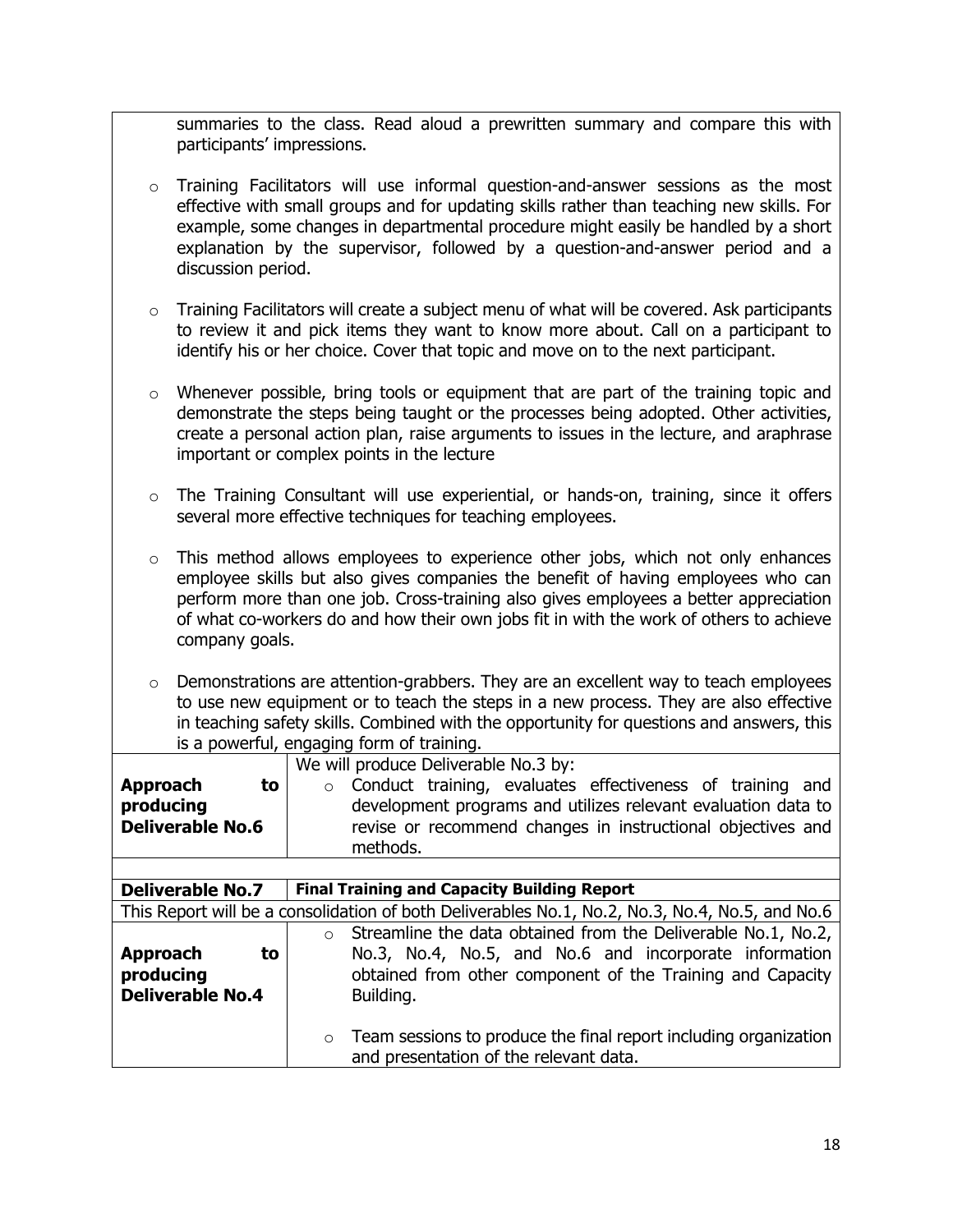### **5.5 Work Schedule**

We can commerce work on this consultancy within seven (7) working days of signing a contract and complete it within the stipulated twenty (20) days. The deliverables and corresponding methodologies/approach are proposed to be undertaken in accordance with the tentative work schedule below. A final work plan and schedule will be provided as part of the Deliverable No.1. This work plan is schedule for twenty (20) days excludes Saturdays, Sundays and Public Holidays

| <b>ACTIVITIES</b><br><b>DURATION</b>                                       |           |                | WK1            |           |                | WK <sub>2</sub> |                |                | WK3            |                |           | WK4            |                |                |                |                |                |                |                |                |
|----------------------------------------------------------------------------|-----------|----------------|----------------|-----------|----------------|-----------------|----------------|----------------|----------------|----------------|-----------|----------------|----------------|----------------|----------------|----------------|----------------|----------------|----------------|----------------|
| <b>TRAINING &amp;</b>                                                      |           |                | <b>Days</b>    |           |                |                 |                | <b>Days</b>    |                |                |           |                | <b>Days</b>    |                |                | <b>Days</b>    |                |                |                |                |
| <b>CAPACITY BUILDING</b><br><b>DELIVERABLES</b>                            | <b>D1</b> | D <sub>2</sub> | D <sub>3</sub> | <b>D4</b> | D <sub>5</sub> | D <sub>1</sub>  | D <sub>2</sub> | D <sub>3</sub> | D <sub>4</sub> | D <sub>5</sub> | <b>D1</b> | D <sub>2</sub> | D <sub>3</sub> | D <sub>4</sub> | D <sub>5</sub> | D <sub>1</sub> | D <sub>2</sub> | D <sub>3</sub> | D <sub>4</sub> | D <sub>5</sub> |
| <b>Needs</b><br>Training<br>Assessment (Inception)<br>Report               |           |                |                |           |                |                 |                |                |                |                |           |                |                |                |                |                |                |                |                |                |
| Conduct Capacity Gap<br><b>Impact Assessment</b>                           |           |                |                |           |                |                 |                |                |                |                |           |                |                |                |                |                |                |                |                |                |
| Submission of Capacity<br>Building Framework &<br><b>Training Syllabus</b> |           |                |                |           |                |                 |                |                |                |                |           |                |                |                |                |                |                |                |                |                |
| Development of Training<br><b>Manuals &amp; Materials</b>                  |           |                |                |           |                |                 |                |                |                |                |           |                |                |                |                |                |                |                |                |                |
| Development<br>Training<br>Support                                         |           |                |                |           |                |                 |                |                |                |                |           |                |                |                |                |                |                |                |                |                |
| Delivery<br>8 <sub>k</sub><br>Training<br>Management                       |           |                |                |           |                |                 |                |                |                |                |           |                |                |                |                |                |                |                |                |                |
| Final<br>Training<br>and<br>Capacity Building Report                       |           |                |                |           |                |                 |                |                |                |                |           |                |                |                |                |                |                |                |                |                |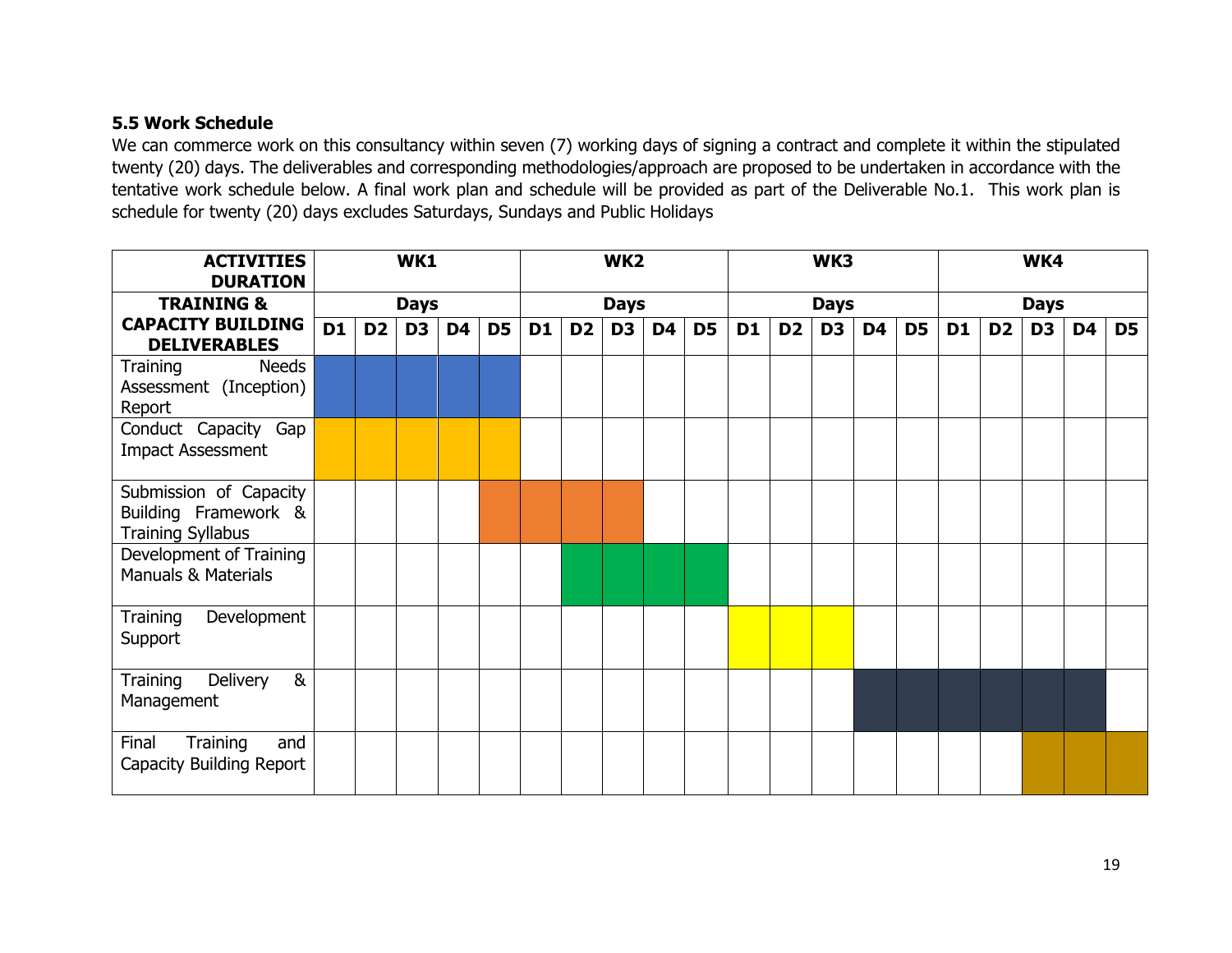### **SECTION 6: FINANCIAL PROPOSAL**

Center for Excellent Training & Consultancy offer to provide "Training and Capacity Building Programme" in accordance with the foregoing Training and Capacity Building Technical Proposal. The proposed cost for completion of this Training and Capacity Building Programme is **Gh₵244,175.00 (Two Hundred and Forty-Four Thousand, One Hundred and Seventy-Five Ghana Cedis)**

#### **6.1 Summation of Cost Breakdown of Component 6.2 & 6.3**

| <b>Cost Components</b><br>[As referred to in $6.2 \& 6.3$ ]                                  | <b>Percentage</b><br>of Total Price | Amount (¢) |
|----------------------------------------------------------------------------------------------|-------------------------------------|------------|
| <b>Component 6.2:</b> Breakdown of<br><b>Cost</b><br>Programme<br><b>Implementation Cost</b> | 92.20%                              | 191,175.00 |
| <b>Cost Component 6.3: Breakdown of Programme Deliverables</b><br>Cost                       | 7.80%                               | 53,000.00  |
| <b>Grand Total</b>                                                                           | 100%                                | 244,175.00 |

| No. | <b>Cost Components</b>                                | <b>Unit</b>   | Quantity   | <b>Unit Cost</b><br>(¢) | Total Cost (¢) |  |  |
|-----|-------------------------------------------------------|---------------|------------|-------------------------|----------------|--|--|
| 1.  | Training, Communication, Lunch & Coffee Break         |               |            |                         |                |  |  |
|     | Executive Programme Room                              | Day           | 18         | 500.00                  | 9000.00        |  |  |
|     | Multipurpose Hall                                     | Day           | 18         | 500.00                  | 9000.00        |  |  |
|     | Headphone                                             | Person        | 5          | 200.00                  | 1000.00        |  |  |
|     | <b>Communications</b><br>&<br>Internet<br>Access      | Day           | 18         | 20.00                   | 360.00         |  |  |
|     | Coffee Break                                          | Day           | 18         | 1000.00                 | 18000.00       |  |  |
|     | Lunch Break                                           | Day           | 18         | 1500.00                 | 27000.00       |  |  |
|     |                                                       | 64,360.00     |            |                         |                |  |  |
| 2.  | <b>Travel Expenses</b>                                |               |            |                         |                |  |  |
|     | Travel Cost (In & Out)                                | Person        | 50         | 500.00                  | 100000.00      |  |  |
|     | Land Transportation                                   | Person        | 5          | 200.00                  | 1000.00        |  |  |
|     |                                                       | <b>Total</b>  | 101,000.00 |                         |                |  |  |
| 5.  | <b>Documentation &amp; Postings</b>                   |               |            |                         |                |  |  |
|     | Posting of Invitation & Other<br>Letters              | Time<br>(Hrs) | 144        | 10.00                   | 1440.00        |  |  |
|     | Pictures & Video Recording                            | Day           | 18         | 1000.00                 | 18000.00       |  |  |
|     |                                                       | 19,440.00     |            |                         |                |  |  |
| 6.  | <b>Photo Copy &amp; Stationaries for Participants</b> |               |            |                         |                |  |  |
|     | Paper Files                                           | Pack          | 200        | 13.00                   | 2600.00        |  |  |
|     | Pens & Note Pads                                      | Pack          | 200        | 13.00                   | 2600.00        |  |  |

#### **6.2 Breakdown of Programme Implementation Cost (Cost Component 6.2)**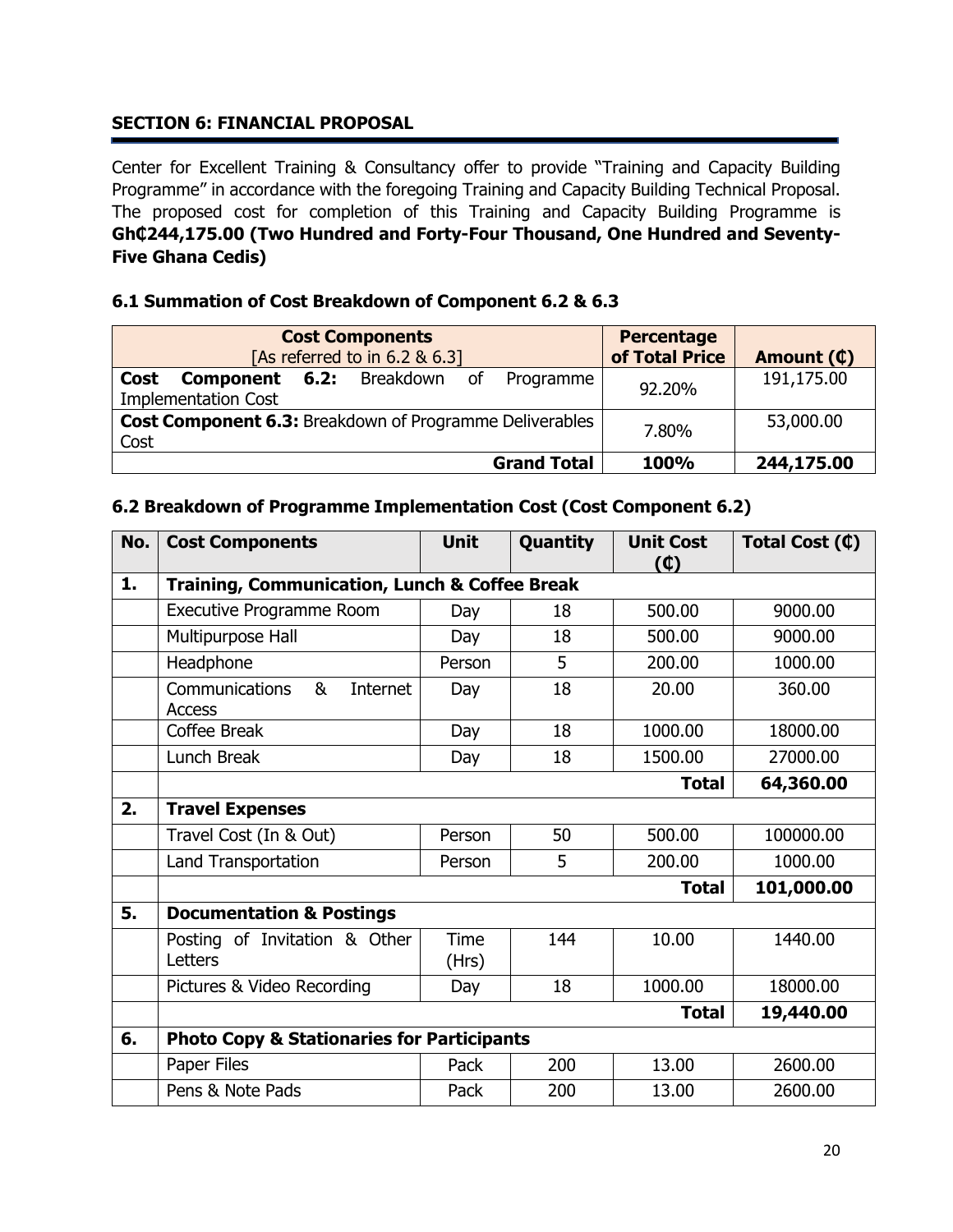|                                | <b>Total Cost of Programme Implementation</b> |    |              |          |  |  |  |  |  |  |
|--------------------------------|-----------------------------------------------|----|--------------|----------|--|--|--|--|--|--|
|                                |                                               |    | <b>Total</b> | 6,375.00 |  |  |  |  |  |  |
| Envelops (10Small +10big size) | Pack                                          | 20 | 15.00        | 300.00   |  |  |  |  |  |  |
| Colour Paper                   | <b>Box</b>                                    | 10 | 25.00        | 250.00   |  |  |  |  |  |  |
| Photo Machine Paper (A4 Paper) | <b>Box</b>                                    | 10 | 25.00        | 250.00   |  |  |  |  |  |  |
| <b>Markers</b>                 | <b>Box</b>                                    |    | 5.00         | 25.00    |  |  |  |  |  |  |
| Copy Machines Tonner           | Pack                                          |    | 70.00        | 350.00   |  |  |  |  |  |  |

# **6.3 Breakdown of Programme Deliverables Cost (Cost Component 6.3)**

| S/No. | <b>Deliverables</b><br>[As referred to in the Scope of Work]            | <b>Percentage</b><br>of Total Price | <b>Amount</b><br>$(\mathbb{C})$ |
|-------|-------------------------------------------------------------------------|-------------------------------------|---------------------------------|
| 001   | Training Needs Assessment (Inception) Report                            | 15.11%                              | 8000.00                         |
| 002   | <b>Conduct Capacity Gap Impact Assessment</b>                           | 9.43%                               | 5000.00                         |
| 003   | Submission of Capacity Building Framework & Training<br><b>Syllabus</b> | 16.98%                              | 9000.00                         |
| 004   | Development of Training Manuals & Materials                             | 16.98%                              | 9000.00                         |
| 005   | <b>Training Development Support</b>                                     | 9.43%                               | 5000.00                         |
| 006   | Training Delivery & Management                                          | 28.30%                              | 15000.00                        |
| 007   | Final Training & Capacity Building Report                               | 3.77%                               | 2000.00                         |
| 008   | <b>Total Breakdown Cost of Programme Deliverables</b>                   | 100%                                | 53,000.00                       |

## **6.4 Best Payment Practices**

| <b>Cost Components</b><br>[As referred to in 6.2 & 6.3] | <b>Best Payment Practices</b>  | Amount $(\mathbf{\mathbb{C}})$ |
|---------------------------------------------------------|--------------------------------|--------------------------------|
|                                                         | Full payment should be done    |                                |
| Training Needs Assessment (Inception) Report and        | before training consultants    | 13,000.00                      |
| <b>Conduct Capacity Gap Impact Assessment</b>           | move to organization home      |                                |
|                                                         | country (Site)                 |                                |
|                                                         | Full payment should be done    |                                |
| Programme Implementation Cost                           | before as soon programme       | 191,178.00                     |
|                                                         | implementation kick off (After |                                |
|                                                         | Implementation Kick off        |                                |
|                                                         | meeting with stakeholders)     |                                |
|                                                         | Part payment (70%) should      |                                |
| Submission of Capacity Building Framework &             | be done before programme       | 28,000.00                      |
| Training Syllabus, Training Manuals & Materials,        | commencement.                  |                                |
| Development Support, Training<br>Delivery<br>&          | The rest (30%) payment         |                                |
| Management, and Final Report                            | should be done after           | 12,000.00                      |
|                                                         | submission of all programme    |                                |
|                                                         | reports.                       |                                |
|                                                         | <b>Grand Total Payment</b>     | 244,175.00                     |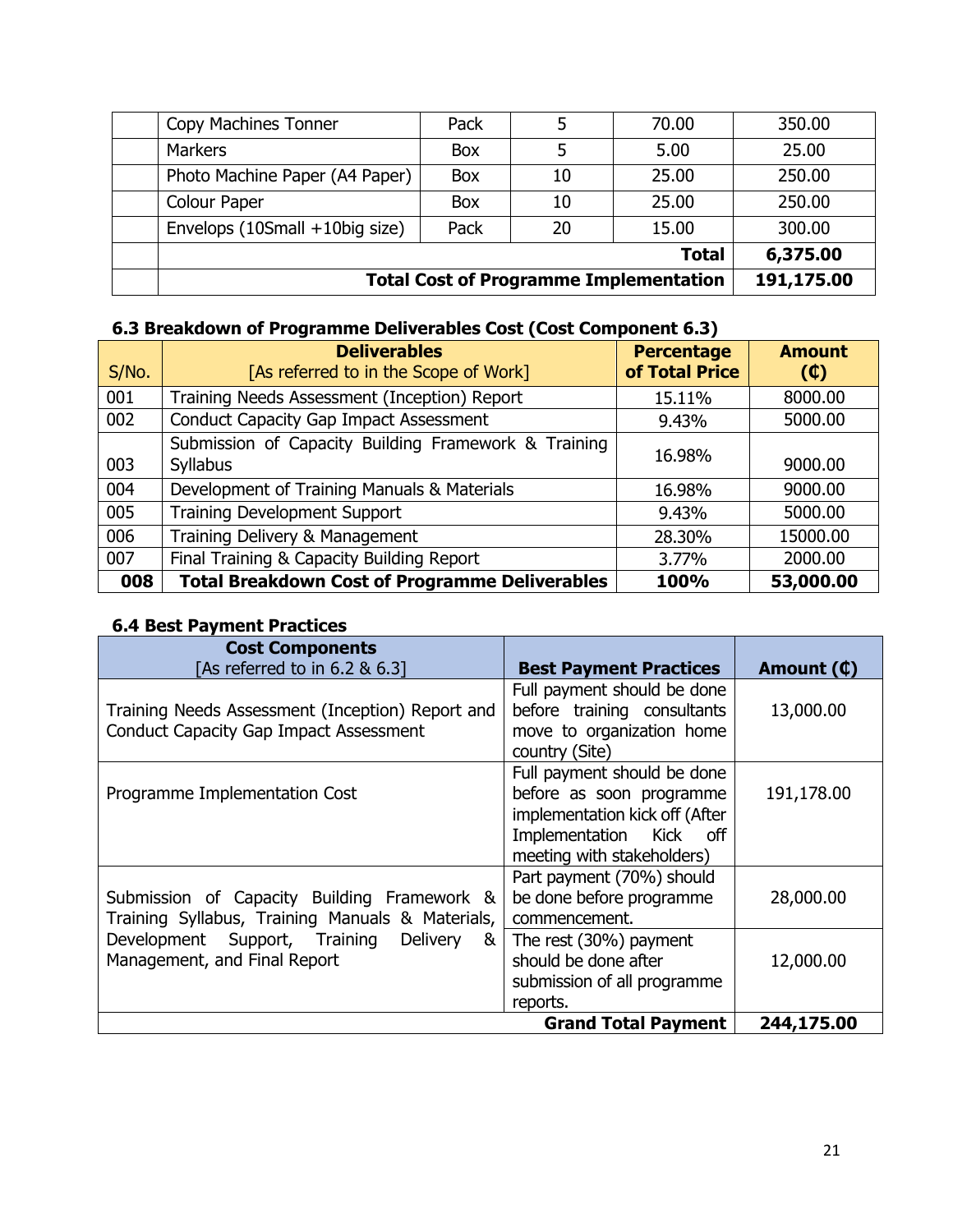## APPENDIX A: Consulting Team

- A. Resumes Summary
- B. Reference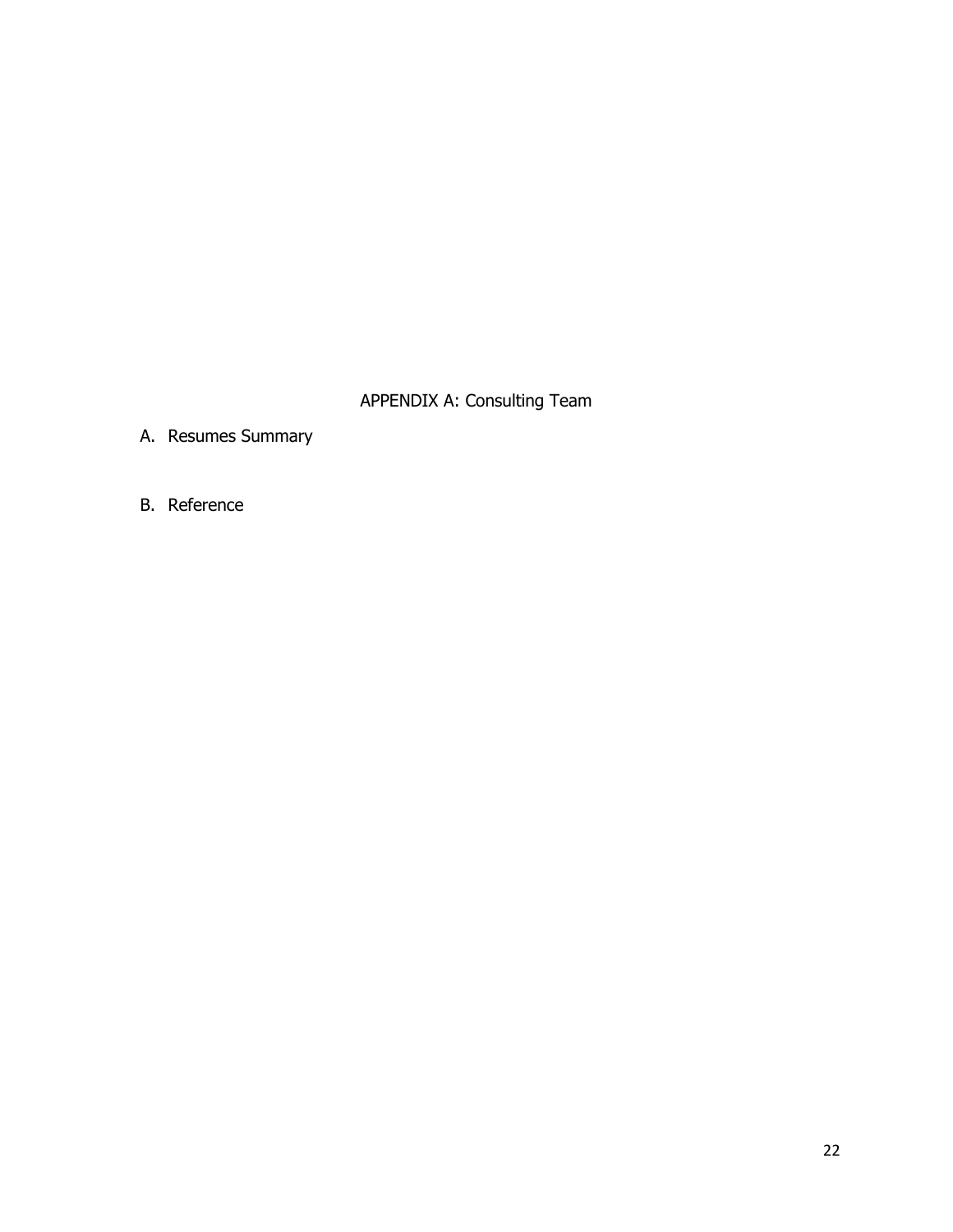## **PART A: SUMMARY RESUMES**

| <b>KEY Consultants</b>                                                 | Qualification                                                                                                                                                                                         | <b>Experience</b>                                                     |
|------------------------------------------------------------------------|-------------------------------------------------------------------------------------------------------------------------------------------------------------------------------------------------------|-----------------------------------------------------------------------|
|                                                                        | PhD. Management (Project Development<br>Planning), 2022, Universidad Central De<br>Nicaragua (Central University of Nicaragua -<br>UCN)<br><b>PhD.</b> Community & Economic Development,              | <b>7years Industrial</b><br>Experience                                |
| Prof. Dr. David Ackah (PhD)<br>Programmes & Project Lead<br>Consultant | 2016, Akamai University, USA<br>MPhil. Project Management Engineering,<br>2019, Business University of Costa Rica<br>Economics & Business,<br>MSc.<br>Akamai                                          | 5years Training &<br>Development<br>Experience                        |
|                                                                        | University, USA, 2013<br><b>BSc.</b> Accounting , 2012, University College of<br>management Studies<br>Prof. Doctorate. Project Management, 2018                                                      | <b>5years University</b><br>Teaching &<br>Lecturing<br>Experience     |
|                                                                        | of<br>Institute<br>Project<br>Management<br>Professionals, Ghana<br>PGD. Project Management, 2016 Institute of<br>Project Management Professionals, Ghana                                             |                                                                       |
|                                                                        | Prof. Doctorate. Project Management, 2018<br>of<br>Management<br>Institute<br>Project<br>Professionals, Ghana                                                                                         | 30years Industrial<br>Experience with<br>Word Bank, UNDP,<br>GoG etc. |
| Dr. Cornelius Adablah (PhD)                                            | PhD. Economics and Business, 2013<br>M.Sc. Economics and Planning, 1981<br>MBA. Strategy and Organization Systems,<br>1995                                                                            | 18years Training &<br>Development<br>Experience                       |
|                                                                        | <b>B.Sc.</b> Economics and Planning, 1970<br><b>B.Sc.</b> Economics and Planning, 1970                                                                                                                | <b>7years University</b><br>Teaching &<br>Lecturing<br>Experience     |
|                                                                        | Prof. Doctorate. Project Management, 2021<br>Institute<br>οf<br>Project<br>Management<br>Professionals, Ghana<br>PhD. Geomatic Engineering, June 2017,<br>University of Mines and Technology, Tarkwa, | 10years Industrial<br>Leadership<br>Experience                        |
| Dr. Gyamera Ankomah<br>Ebenezer (PhD)                                  | Ghana<br>MSc. Geological Engineering, June 2010,<br>University of Mines and Technology, Tarkwa,<br>Ghana.                                                                                             | <b>5years Training &amp;</b><br>Development<br>Experience             |
|                                                                        | Master. Project Management (MPM)August<br>American<br>2014,<br>Academy<br>of<br>Project<br>Management, USA.                                                                                           | <b>5years University</b><br>Teaching &<br>Lecturing<br>Experience     |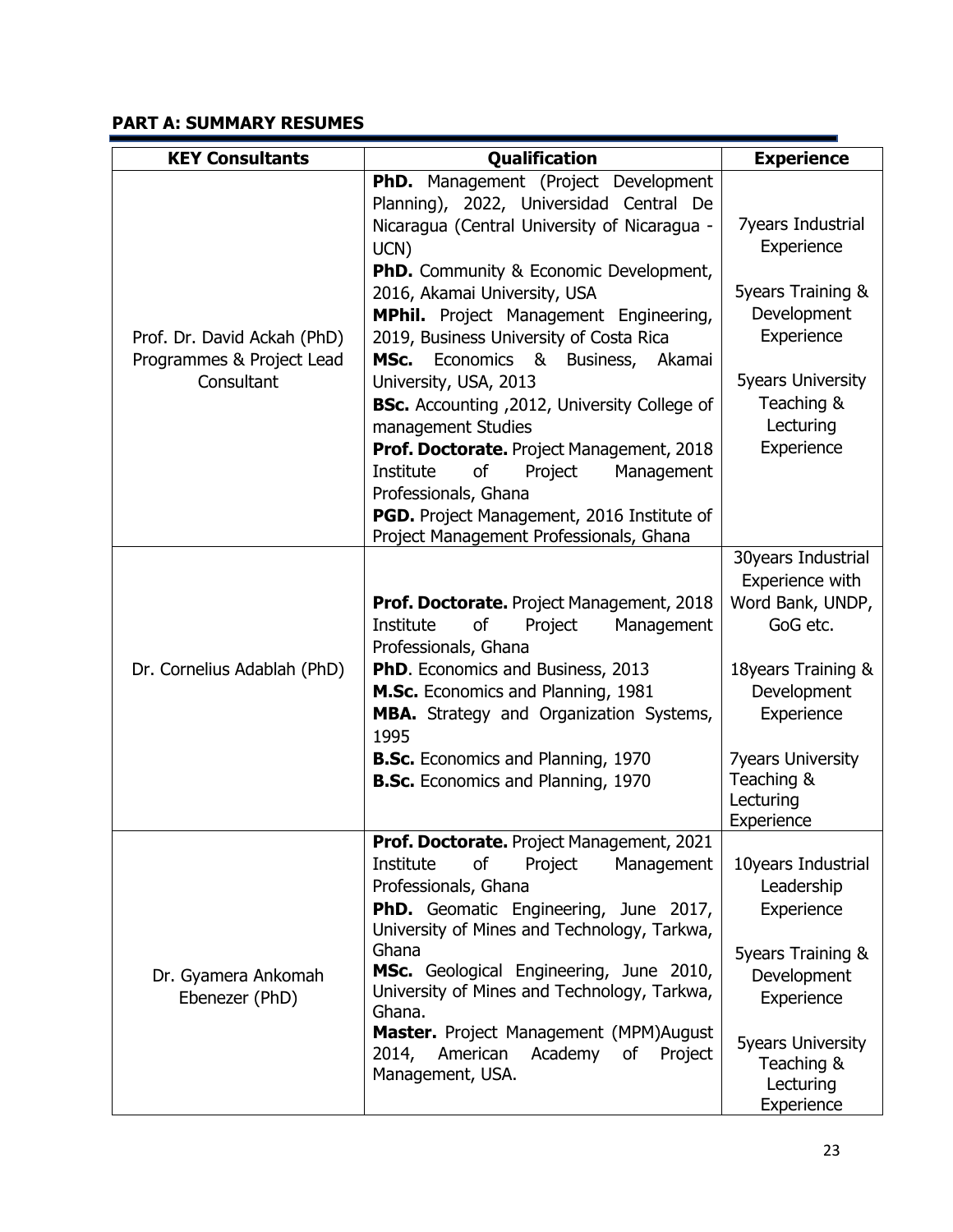|                              | <b>Certificate.</b> Mining Surveying August 2010,     |                          |
|------------------------------|-------------------------------------------------------|--------------------------|
|                              | University of Mines and Technology, Tarkwa,<br>Ghana. |                          |
|                              | Diploma. Mining Surveying, June 2001,                 |                          |
|                              | KNUST School of Mines, Tarkwa, Ghana.                 |                          |
|                              | Doctor of Philosophy (2020) in Public                 | 25years Industrial       |
|                              | Engineering,<br>Procurement<br><b>Business</b>        | Experience               |
|                              | University of Costa Rica                              |                          |
|                              | Professional Doctorate (2017) in Project              | 10years Training &       |
|                              | Management Engineering, Institute of Project          | Development              |
| Dr. Emmanuel A. Fianko (PhD) | Management Professionals, Ghana                       | Experience               |
|                              | <b>Executive MBA Project Management</b>               |                          |
|                              | BSc (Hons) Mechanical Engineer, Kwame                 | <b>5years University</b> |
|                              | Nkrumah University of Science & Technology,           | Teaching &               |
|                              | Ghana                                                 | Lecturing<br>Experience  |
|                              | <b>Graduate Diploma (CIPS Professional),</b>          |                          |
|                              | Chartered Institute of Procurement &                  |                          |
|                              | Supply, UK                                            | 10years Industrial       |
|                              | <b>PhD.</b> Project Financial Engineering, 2020,      | Experience in            |
|                              | Business University of Costa Rica, Costa Rica.        | Banking & Finance        |
|                              | <b>Professional</b><br>Doctorate.<br>Project          |                          |
| Dr. Amina Sammo (PhD)        | Management 2019, Institute of Project                 | 9years Training &        |
|                              | Management Practitioners, Ghana                       | Development              |
|                              | MBA.<br>Financial<br>Management,<br>Kwame             | Experience               |
|                              | Nkrumah University of Science & Technology,           |                          |
|                              | Ghana.                                                | <b>3years University</b> |
|                              | <b>BCOM.</b> Commerce, University of Cape Coast,      | Teaching &               |
|                              | Ghana                                                 | Lecturing                |
|                              | (ACCA) & Chattered Accountant<br>Fellow               | Experience               |
|                              | (ACCA)                                                |                          |